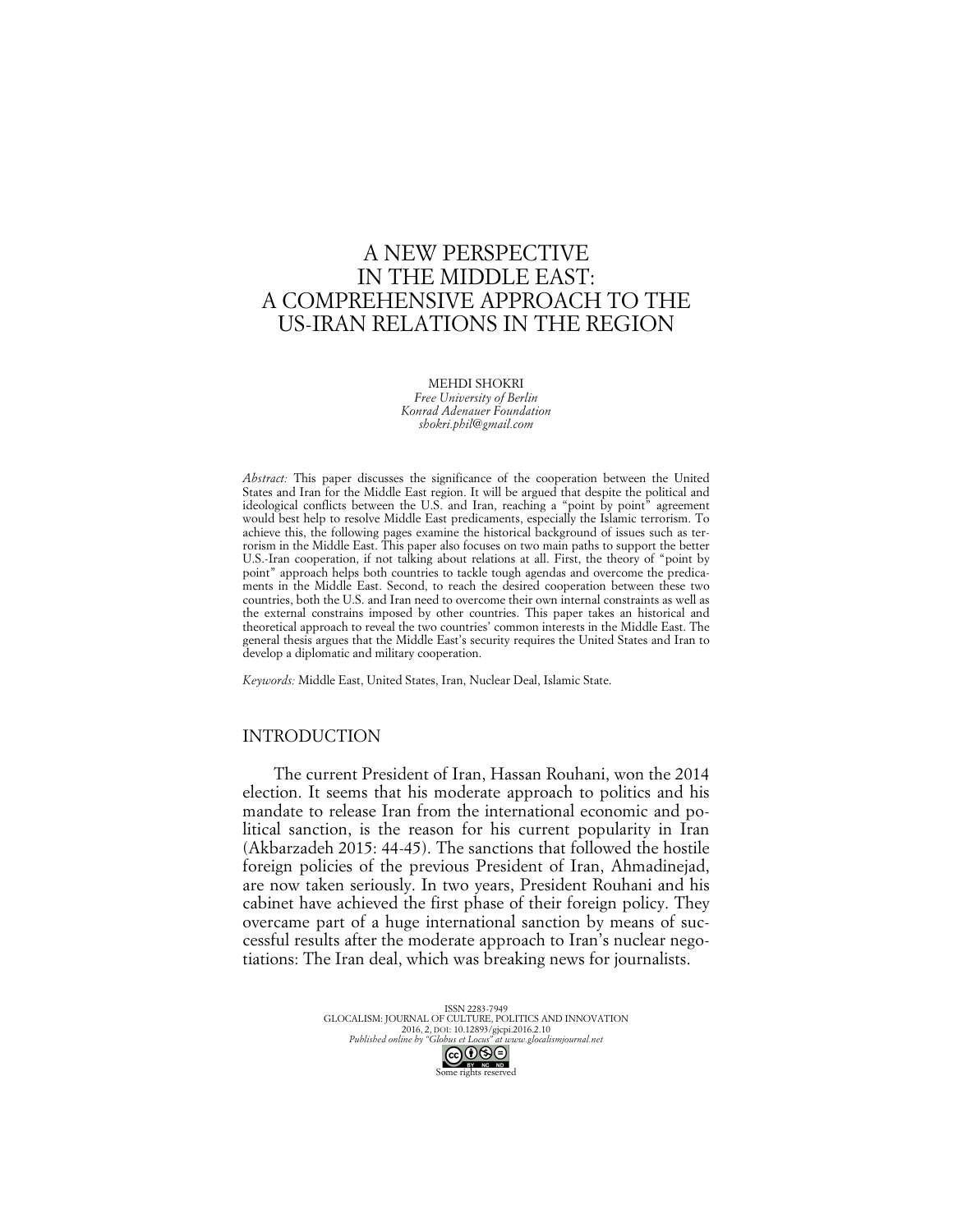Many people in the Iranian regime, however, including the office-holders, are highly sceptical of the benefits of the compromise between Iran and the West. Their reason is the idea of antiimperialism, anti-West, and their radical sense of nationalism. Though they believe that the United States is a great power, they reject it relentlessly, as if the U.S. will weaken Iran's sovereignty. The idea of nationalism in Iran has always been interwoven with xenophobia.

However, it was in the nuclear negotiations that one can see a notable change in the foreign policies of both Iran and the U.S. The Iran nuclear negotiations were not only a step toward a better understanding of the deal but also an initial gesture of peace between these two countries. Yet both the U.S. and Iran have been challenged in the Middle East by the so called Islamic State of Iraq and Syria – IS, aka the Islamic State of Iraq and the Levant, ISIL/ISIS, or the Arabic and Persian acronym *Da'esh* – (Doostdar 2014), which is in fact a transnational Sunni Islamist insurgent and terrorist group that controls large areas of Iraq and Syria. This challenge is the result of the Arab Spring, in which the Arab upheaval has morphed into the sectarian warfare of extreme Islamists and consequently the formation of the centralized extremists power (Hass 2014). Furthermore, the emergence of terrorism in the Middle East also increased other atrocities such as human trafficking, drug trafficking, oil trafficking.

Such negative political, religious, and economic changes in the Middle East caused unexpected problems for all countries in the region, yet Iran seems to be exceptionally under pressure. Iran is an exception due to its political, religious, and economic uniqueness in the region. In short, Iran, as a non-Arab country, has had a unique experience in the economic and non-economic developments in the past thousands of years, compared to the neighbouring Arab countries, which have had merely economic experiences in the last century. Moreover, though Iran appears to be a Muslim country, it is a *Shia* country. This means that Iran diverges from the rest of the Muslim world. These two major points have always been strong decisive factors for Iranian politics and its foreign policy in the region.

> ISSN 2283-7949 GLOCALISM: JOURNAL OF CULTURE, POLITICS AND INNOVATION 2016, 2, DOI: 10.12893/gjcpi.2016.2.10 *Published online by "Globus et Locus" at www.glocalismjournal.net*  $\bigodot$   $\bigodot$   $\bigodot$   $\bigodot$ <br>me rights reserved



2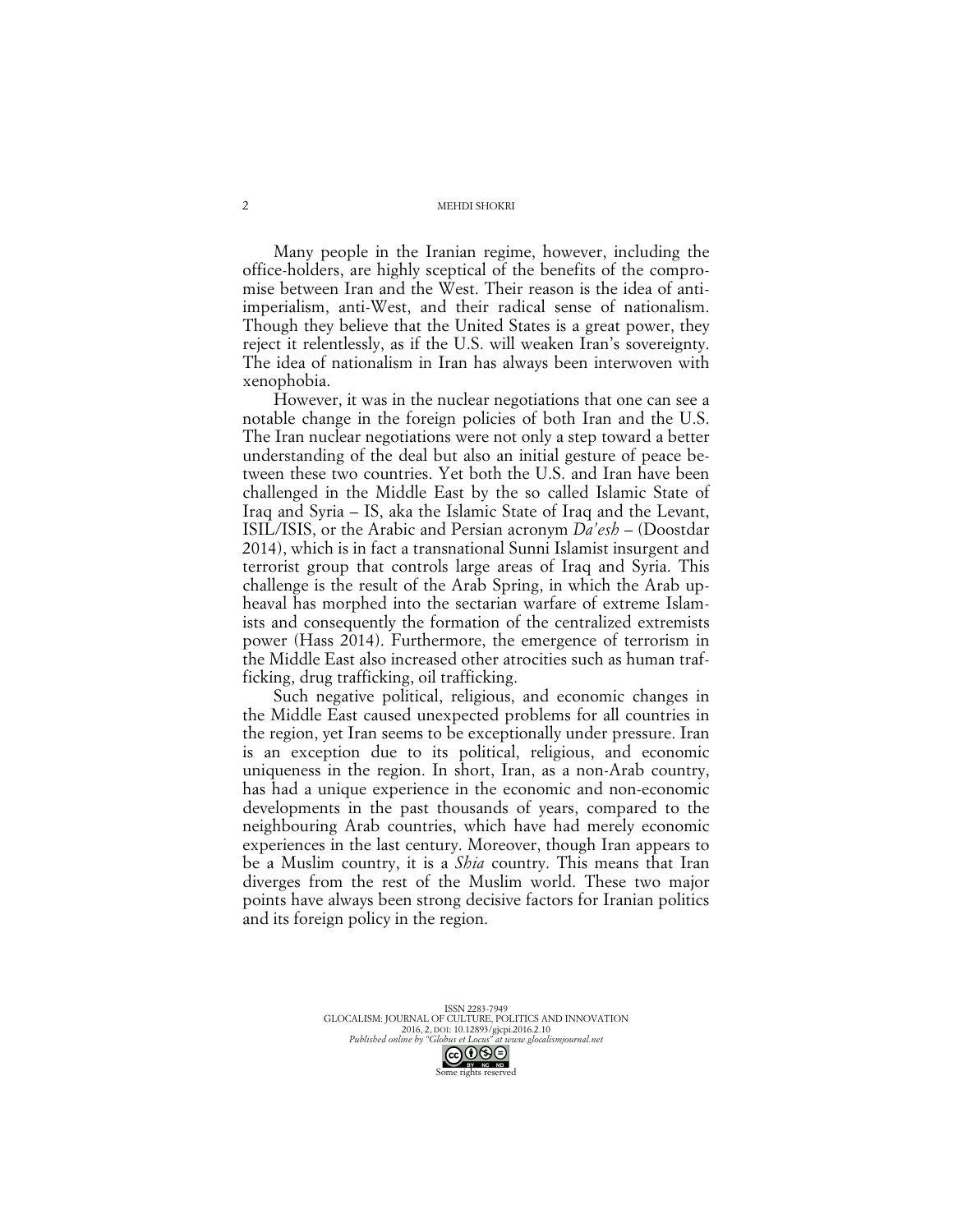### COALITION BACKGROUND

Critics in Europe and Iran have relentlessly tried to highlight the weaknesses of NATO – with the U.S. Army as the commander-in-chief – in the Middle East since the 90s. However, it seems that the emergence of the terrorist Islamic State (ISIL, ISIS) has changed the tension in the critique of the West.

ISIL has stated its intent to attack Americans. In December, 2015, shootings in San Bernardino, California were attributed to ISIL fighters who in fact had no apparent links to the organization, yet were praised by ISIL. Debates have continued over ISIL's atrocities in this regard, specifically, over whether ISIL is capable of directing, supporting, and carrying out further attacks in the United States and in the West.

Basically, what we need to know about the ISIL's statements is that they seek reactions from targeted, yet unnamed individuals. ISIL provokes and spurs confrontations between various Muslim sects and also between Muslims and non-Muslims. Looking at the bigger picture, in order to understand why the situations beyond the U.S. borders seem more dangerous, it is important to know that the doctrine of *jihad* incites bottom-up terrorism. Since November, 2015, a series of terrorist attacks, which were either inspired or directed by the Islamic State, has taken hundreds of lives around the world, especially in Europe, the Middle East, and Africa. Today, Islamism as an epidemic monstrosity creates a more global sense of urgency to combat the terrorist groups and reverse their spread from its wellspring, the Middle East.

Additionally, we need to know that ISIL has two main targets: the West and Iran. In this context, both Iran and the U.S. led campaign to degrade and ultimately destroy the Islamic State organization in Iraq and Syria (IS, aka ISIL/ISIS or the Arabic acronym *Da'esh*) appeared to be entering a new phase in early 2016, as we can see that the official plans have been changing in terms of military strategies and tactics. Furthermore, they pursue new diplomatic and coalition-building initiatives, and are open to alternative proposals. The conflicts in Iraq and Syria still remain focal points in this regard (Blanchard & Humud 2016).

Here, we strongly suggest that regional conflicts, along with the problems of radicalism, terrorism, and *jihadism* call for a diplomatic initiative and a military coalition between Iran and the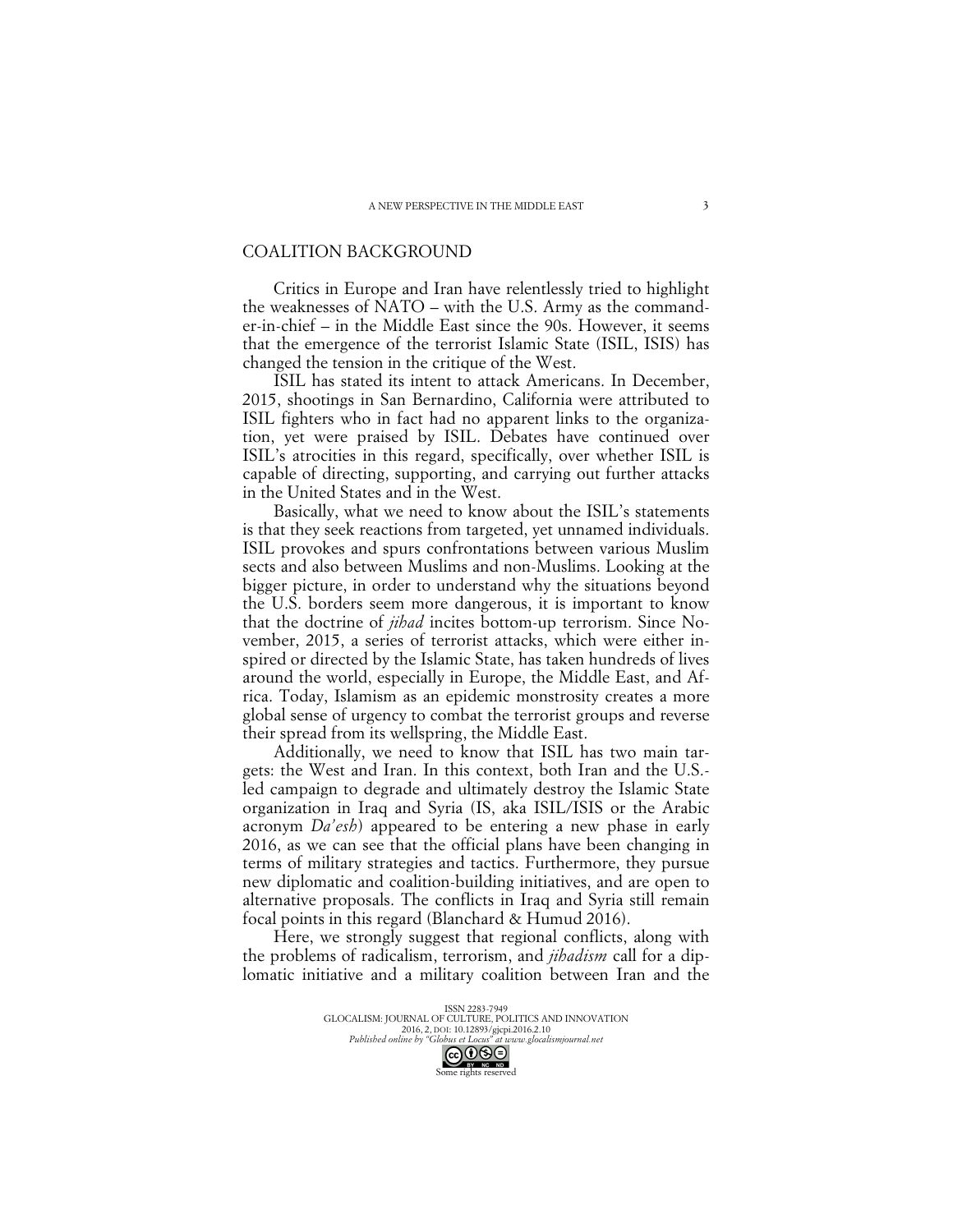U.S., particularly the formation of a coalition against organizations such as ISIL, and taking it a step further in cooperation. The military coalition between the U.S. and Iran against ISIL in Iraq is a unique step because it is the first cooperative gesture over the past four decades of conflicts between these two countries. It is unique also because it might cause these two countries to find more common and greater interests for cooperation and tackling the predicaments in the Middle East. Yet such coalitions, which might positively affect their respective foreign policies, face hard challenges from the Arab countries and from the great allies of Iran, Russia, and China.

The challenges highlighted here are rooted in all aspects, including history, ethnicity, religion, economic, and politics. Despite the anxiety of Russian and Persian Gulf countries, the military coalition between the U.S. and Iran has taken the first steps. First, from Russia's point of view, when Iran and the U.S. took one step toward each other, it means that Iran took one step away from Russia. Second, Iran's neighbouring countries, especially Saudi Arabia, UAE, and Jordan, have a strong interest in their economic and political influence in the region, and they see this friendly gesture as a threat to their national interest and power. We may now have a clearer approach to the state's behaviour in the region, particularly the conflicts in Syria. Here, let us start with the politics of alliance previous to the Iran-U.S. negotiation.

### IRAN'S POLITICS OF ALLIANCE BEFORE THE IRAN DEAL

The history of Iran in the last decades and its recent political ideology can explain its anti-western foreign policy. Yet in the past few months since Rouhani took over the office of the presidency from fundamentalist Ahmadinejad, we see a discontinuity of the Iranian anti-western foreign policy in a broader sense. In the past years, the geopolitical situations have changed dramatically. Iranian officials felt the threat of national security from ISIL and the pressure caused by sanctions. This may have made Iranian officials flexible in issues that are important to the West.

This flexibility of Iranian officials to the West's interests after Iran's nuclear negotiations is also related to the recent developments between Iran and Russia, which can be understood as a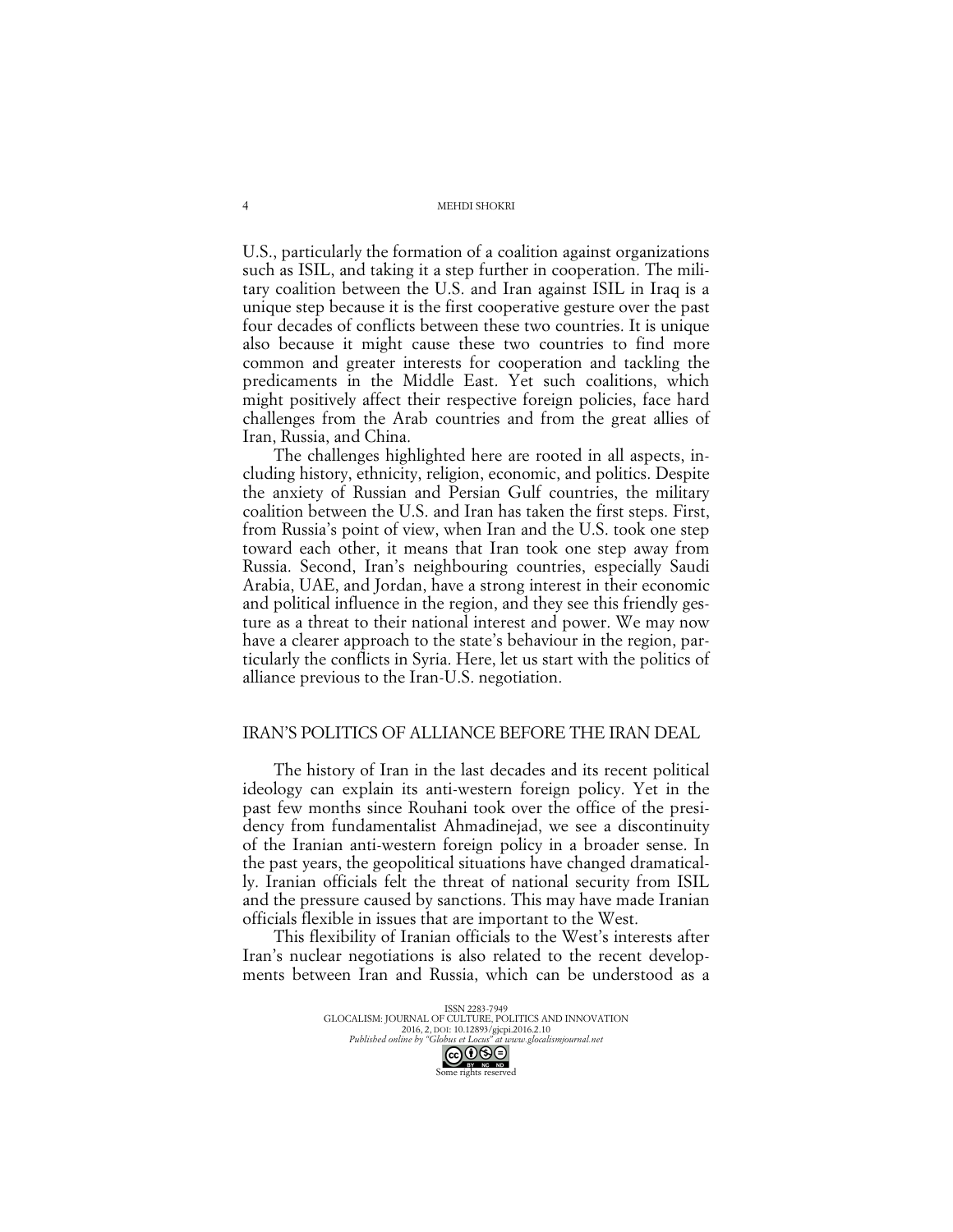form of "Russian imperialism" (Saul & Hafezi 2014; Katz 2010). Iran, especially in recent years, is frustrated by what it sees as a lack of cooperation from the Russian side. An unfinished Russian nuclear power plant in Iran, particularly the one in Boushehr, had already cost Iran billions of dollars. Moreover, ambiguity in the Russian foreign policy, which is the essence of the political discourse in Russia, left Iran with broken promises in international relations (see Deutschmann 2016; Andreeva 2007).

Russia's approach to Iran's nuclear program shows this ambiguity and reveals that not only do Iran's national interests disagree with Russia's, but the two countries have quite opposing international-relation interests (Juneau & Razavi 2013: 208-22). During the negotiation of Iran's nuclear program, the United Nations Security Council (UNSC) adopted four sanctions against Iran, which seems to have been Russia's effort to dilute the resolution. However, at the end of each round, the Kremlin ultimately voted in favour of the UNSC sanctions. This is one example among many decisions Russia made that show its ambiguous position to Iran. Reviewing the Iranian-Russian relationship over the last 40 years, we can see that in the short term, Moscow not only had the upper hand but also profited. Even if Russia could dilute sanctions on Iran, it seems that it was merely for increasing Iran's dependence on Russian protection.

The ambiguity of Russian politics teaches both the West and Iran a lesson. With regard to the West, Russia primarily attempts to block American influence on Middle East security, either by lobbying and vetoing in the UN, or by bullying its allies, or expressing its anger by using the ISIL as an excuse to bombard Syria. Consequently, Russia's bold persuasion of national interests and its political ambiguity in international relations indicates its political instability in relation to the West and its unreliability for its allies, namely, Iran. This is also tangible in the Russian-Iranian relationship (Katz 2010). Therefore, Russia reveals its opposition to Iran becoming the regional power.

After the Revolution of 1979, Iranian officials saw imperialist offers as a good opportunity to have an ally in the region. In the long term, however, we can see that the core of Russian national interest, part of which is to have control over the southern flank, conflicts with the ambitions of Iranian officials to possess the ruling power in the region.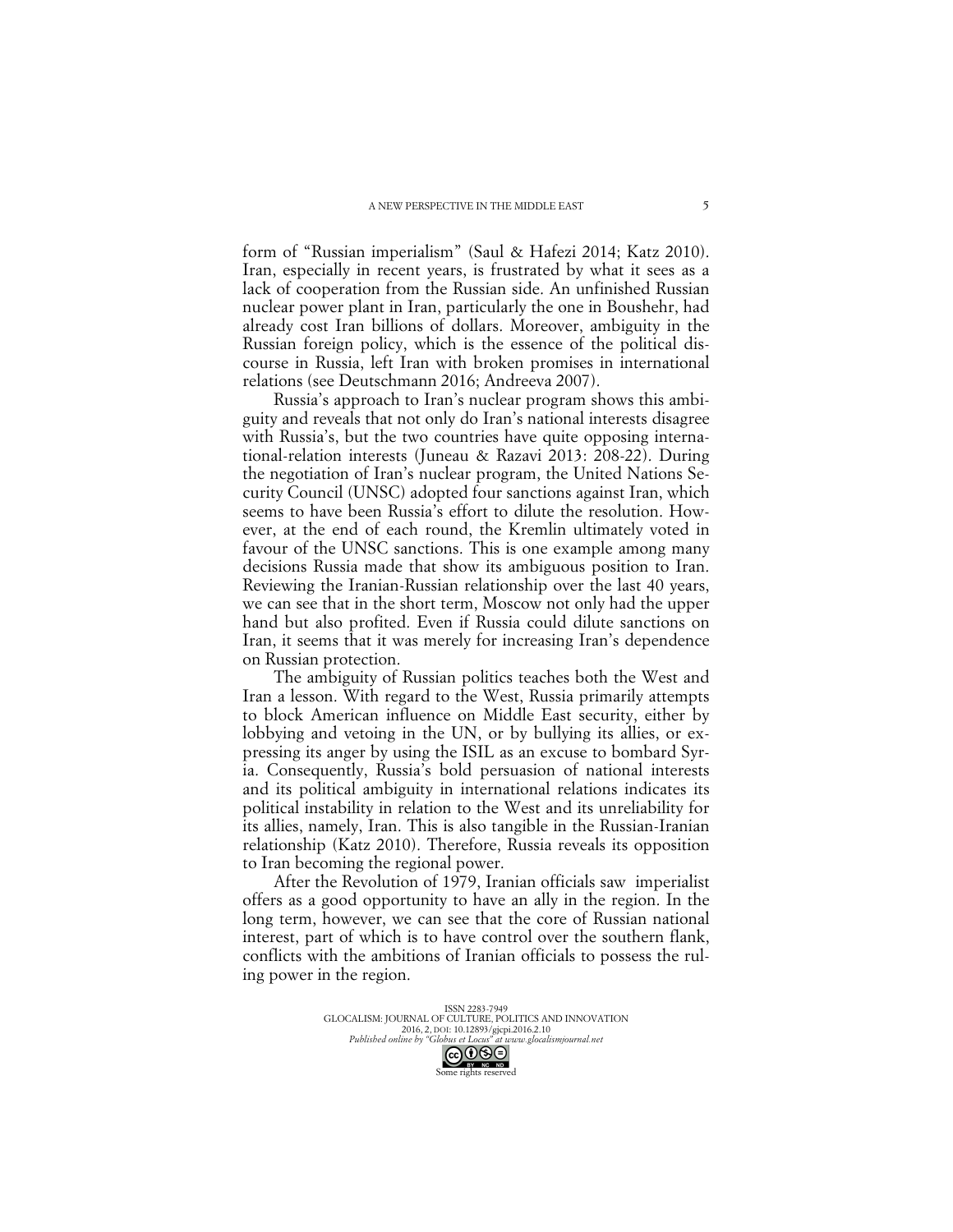Russia's national interests do not comprise the rationalnormative-principles nor do they share the common international interests of the West. This contradiction is also visible in the relationship between Russia and Iran. Moscow opposes Tehran's ambition to become the economic and military power of the region. In contrast, the reason Russia does not like Iran's development is simply because Iran is Russia's traditional regional opponent. We can also see that this opposition has manifested in the recent orientation of Iranian foreign policy toward the West by means of the Iran deal negotiation. The priority of Russia's foreign policy, in fact, is to monopolize influence throughout the region, hence combating the West. This would clearly show why Russia brutally bombarded Syria and occupied Crimea in Ukraine. Moscow wants to assert two points. First, Moscow wants to show Iran that if Iran wants to move to the West, Russia is ready to take any military measure to destroy the country. Second, Moscow wants to show the West, similarly, that it is ready to start WW III if it loses its influence in the region (Blanchard & Humud 2016: 21, 25, 35).

Based on the history between these two countries, it can be understood that due to the conflicts of interests, ideologies, and foreign policies, Moscow is not a reliable ally. Indeed, the Iranian-Russian political history is affected by the rivalries between their powers. Even though they continued rhetorical strategies, in reality, they lack a sustained cooperation. Hence, as time passed by, their interests have been frequently more divergent than convergent (Juneau 2014; Juneau & Razavi 2013).

However, we should not forget that Iran needs a sufficient military power. Here, we might wonder why Iran and Russia are cooperating in producing S-300 or in the air-defence systems? We can answer this question only if we understand Iran's current position in international relations. On one hand, Russia is concerned with Iran's potential to dramatically develop in both industry and military. If Russia left Iran, Iran's dependency would have shifted toward the West. On the other hand, Russia helps Iran, if we can call it help at all, and benefits in a way that supports its imperialism by working all the way through Iranian' internal affairs. Thus, every diplomatic and military decision Tehran makes, somehow depends on or is related to Moscow.

The other problem influencing Iran's foreign policy against the West is China. As the one-party dictatorship with a state-

> ISSN 2283-7949 GLOCALISM: JOURNAL OF CULTURE, POLITICS AND INNOVATION 2016, 2, DOI: 10.12893/gjcpi.2016.2.10 *Published online by "Globus et Locus" at www.glocalismjournal.net*  $\bigcirc$   $\bigcirc$   $\bigcirc$   $\bigcirc$   $\bigcirc$   $\bigcirc$   $\bigcirc$   $\bigcirc$   $\bigcirc$   $\bigcirc$   $\bigcirc$   $\bigcirc$   $\bigcirc$   $\bigcirc$   $\bigcirc$   $\bigcirc$   $\bigcirc$   $\bigcirc$   $\bigcirc$   $\bigcirc$   $\bigcirc$   $\bigcirc$   $\bigcirc$   $\bigcirc$   $\bigcirc$   $\bigcirc$   $\bigcirc$   $\bigcirc$   $\bigcirc$   $\bigcirc$   $\bigcirc$   $\bigcirc$   $\bigcirc$   $\bigcirc$   $\bigcirc$   $\bigcirc$   $\bigcirc$

6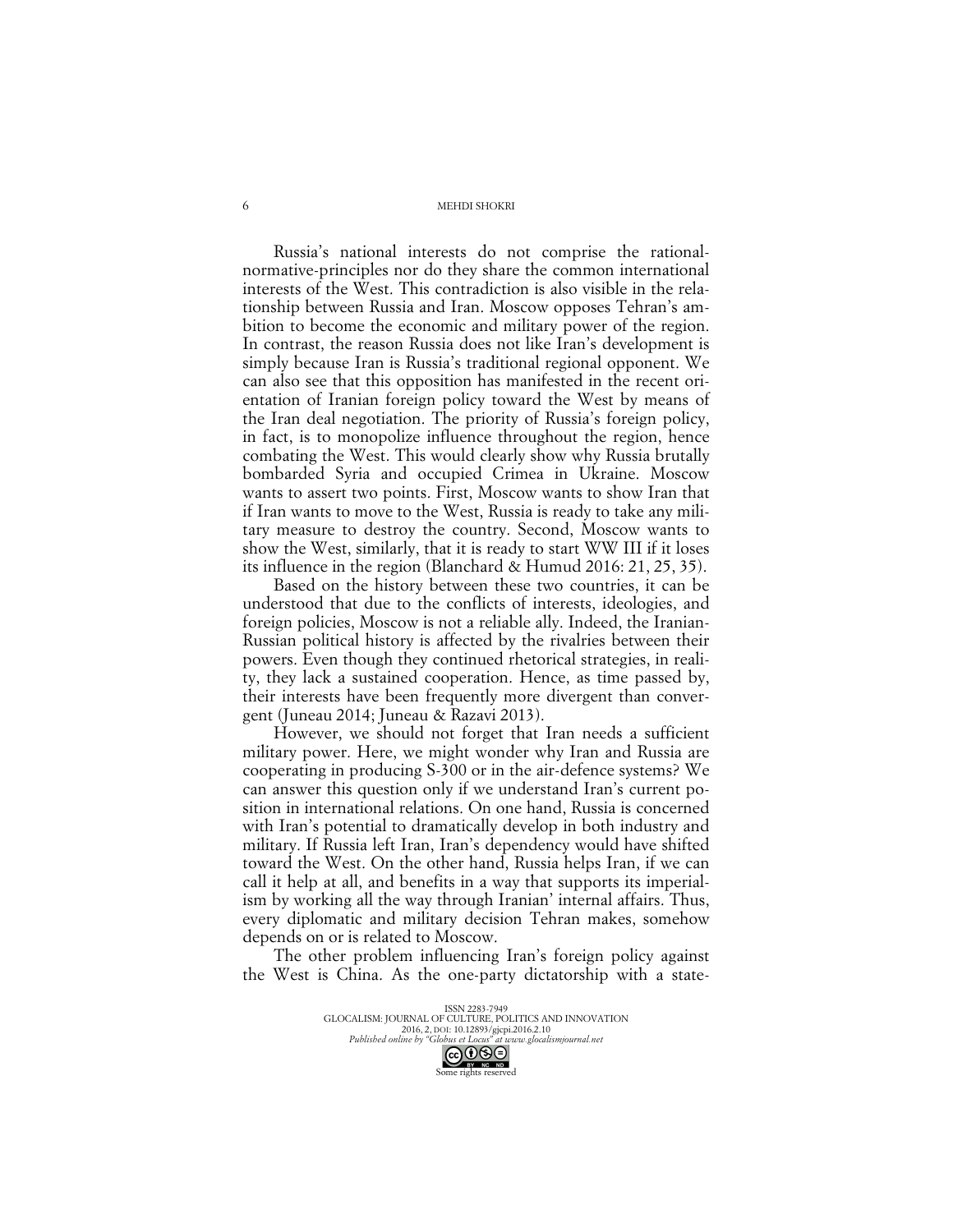capitalist economy, China has anti-western interests in the Middle East. China is one of the largest energy consumers and sees Iran as its oil and energy resource, a good opportunity for its growing economics. At the same time, China shares Russia's opposition to Iran gaining power in the region. Thus, when it comes to negotiating the role of Iran, they already followed their defined roles in the UNSC, whereby China gave Russia a major decisive role in the Persian Gulf's military affairs. It seems that Beijing's approach built a firm tie with Tehran. Yet this tie came at some cost; China alienated the region's major oil-producing Arab countries (Guzansky 2015: 115).

However, China, just like Russia, showed that its national interests are not in agreement with those of its political allies. China is against Western influence in the Middle East and takes the same approach as Russia to Iran's potential power in the region. In this sense, Russia and China may appear to be Iran's allies, but in reality, they are against the strong role of Iran as well as of the Unites States in the Middle East (see Entessar and Afrasiabi 2015).

# U.S.-IRAN RELATIONS AND THE PERSIAN GULF STATES: WHY IRAN?

Above all, Iran and the U.S. share one problem in particular that affects their relationship and their cooperation as well as the policies that they are adopting. Their common problem is the constraints caused mainly by the policies of the Persian Gulf states, specifically the Arab states such as Saudi Arabia, Kuwait, Qatar, Jordan, and Bahrain. From the historical point of view, there have always been rivalries between Iran, as a major power in the Middle East, and its Arab neighbours, which are chiefly due to their ideological, political, and ethnic differences. In this sense, when experts try to present a different interpretation of contemporary political coincidences that take place between the Persian Gulf states, they have to bear in mind that one of the most important insights is the simple but important differences between the ethnicity and ideologies of these countries. And if we reduce the differences to that simple element, we can argue that the differences in ethnicity are the oldest basis of the religious conflicts.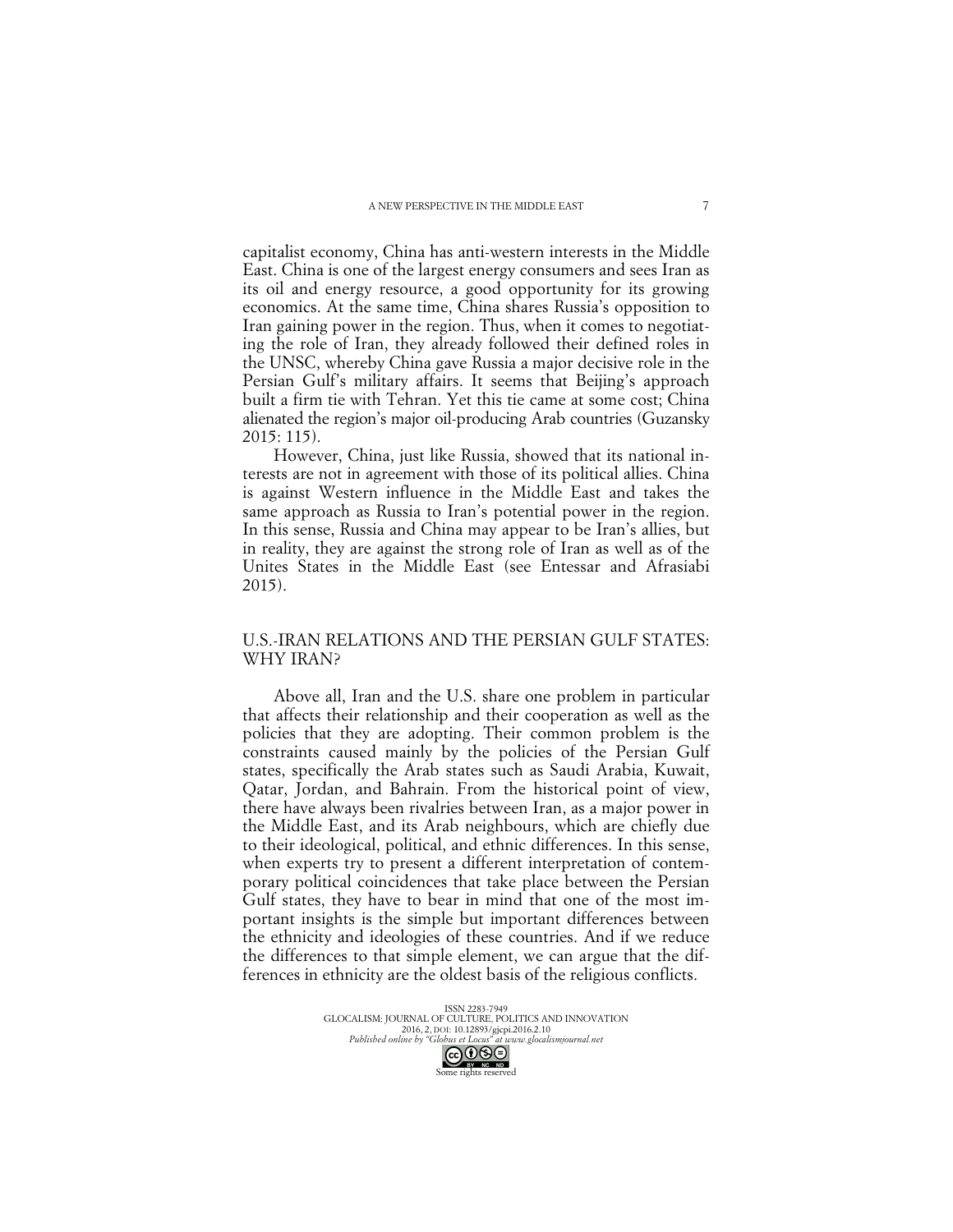This argument may or may not appear new or popular, yet it is worth considering. To understand it we need a specific case. For example, the main reason for the divergence between *Shia* and *Sunni* was initially based on differences between Persians and Arabs. Whereas Iran comprises the *Shia* population, the neighbouring Arab countries are *Sunni*. Although these are both Islamic cults, they are rooted in the political movements that took place during the early age of the religion. Therefore, though it seems unlikely that modern, western experts would agree, the key to understanding the prevailing political concept in the Middle East is to consider the simple elements that we just named. Even those who study terrorism and Islamism can benefit from this approach. So let us elaborate on this point to understand the current political issues between Iran and the rest of the of the Persian Gulf states.

During early Islam, there were four major opponents known as the four "Rightly Guided" or Rashidun *Caliphs*: Abu Bakr (632-634), Umar (634-644), Uthman (644-656), and Ali (656-661). They were neither united nor made compromises. They were at war with each other until each was killed by one of the opponents. Their descendants carried on their rivalries for power. The descendants of Ali came to Iran as political refugees after the massacre known as *Ashura*. Over many years, the Persian nationalist ideology of became identical with being *Shia,* which is automatically associated with an anti-*Sunni* identity. As a result, we can see the two major Islamic cults: *Sunni* with a majority in all Arab states, and *Shia* with the majority in Iran (Hibri 2010).

After years of war, the *Sunnis* have presented themselves – in today's political terms – as the conservatives who emphasize the early Islamic politics and the bold identity of *Jihad* or war. Because all of the wars fought in the Middle East are religiously anointed, *Jihad* politics are respected as a holy act in the name of Islam and *Allah* – the Arabic word for God – hence *Jihad* politics found increasing numbers of followers across the Arab world.

While various theories exist explaining why Persia/Iran openly accept Shia, two explanations are relevant to our argument: religious and political. From the religious point of view, most of the Iranian/Persian population have been influenced by the Islamic ideology and believed in Islam as hope for a new way of life. From the political and historical point of view, which is our concern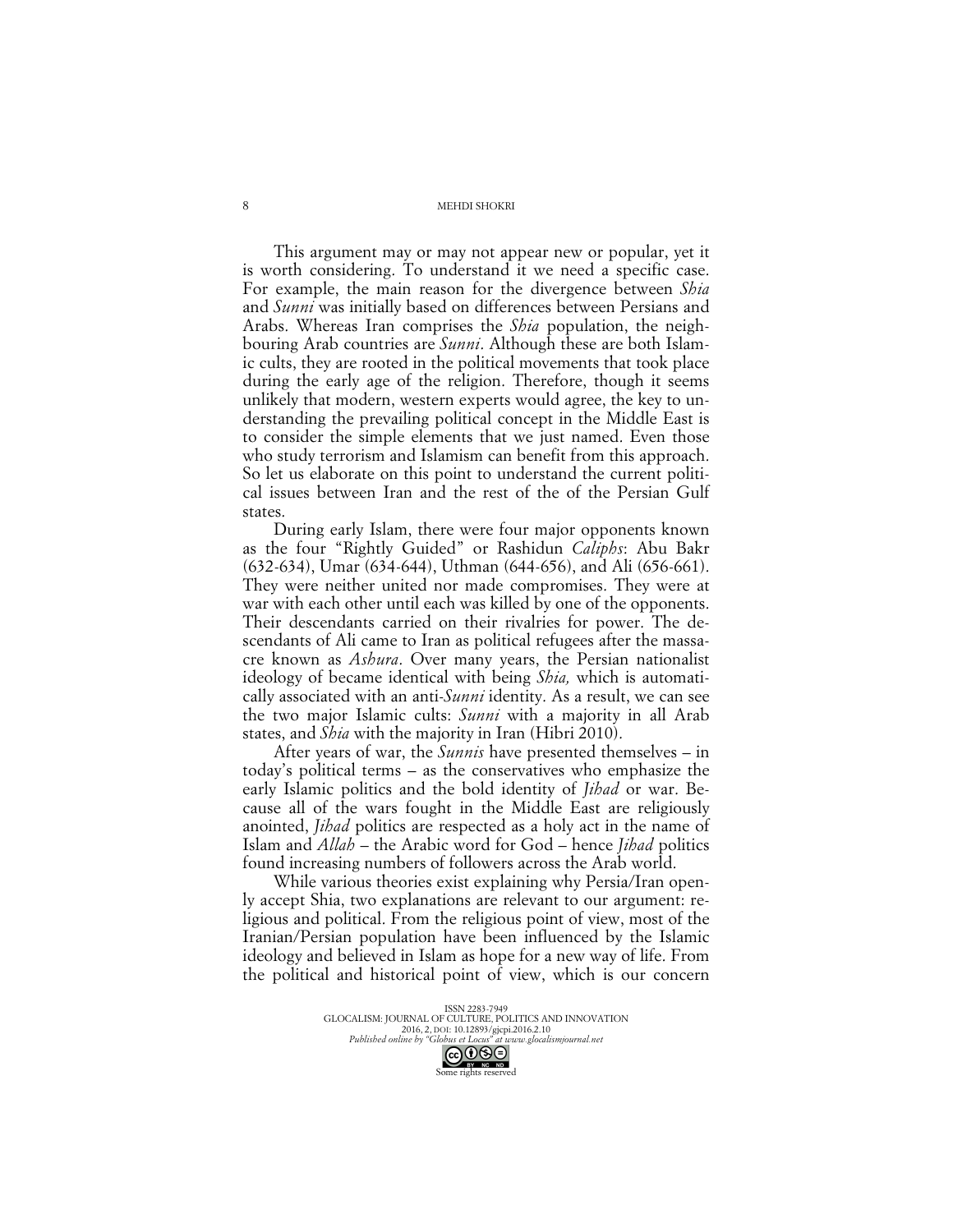here, there had always been a political and ethnic conflict between the Persian Empire, which tried to control the Arab tribes, and the rebel Arabs, who could not see themselves under the control of Persian authorities. Thus, with the emergence of Islam, they centralized a political power which in capacity could condemn Persian rule over the Arab tribes. The flow of *Shia* in Iran, after hundreds of years of wars between Persians and Arabs, was a political opportunity for Persians who welcomed the refugees. Such religiously anointed politics caused Persia/Iran to become the *Shia* shelter and the Persians became their defenders. Since then, consequently, the political and ethnic conflicts between Persians and Arabs are also interpreted as the conflicts between Shia and Sunni. Thus, knowledge of this historical and political background is crucial to the understanding of today's situation in the Middle East. The current power relation in the Persian Gulf is the product of the ubiquitous competition between Iran and its Arab neighbours.

From the Western perspective, however, the Iranian-Arab conflict works against the economic and political ambiance of the Middle East (Gause 2009: 244-245; Kostiner 2009: 244-245). Regardless of the nature of the Tehran regime, Iran has always been considered to be the hegemonic power in the region, or to have the potential to be so.

Until 1970, the United Kingdom and Russia saw Iran as the most advantageous oil-source of the region, with both occupying the South and North of Iran, respectively, and building the massive petroleum industry. As a compensation for such industrial abuse, they offered partial security to Iran against its Arab opponents and Iran's sovereignty over the region (Abrahamian 2008). Russian felt left behind in comparison with the English oil industry. So they triggered ideas of anti-English imperialism in Iran, yet did not know that such ideas would also cost them their own lucrative industry in the North of Iran.

Mohammad Mosaddegh was an Iranian politician who was the democratically elected Prime Minister of Iran from 1951 until 1953. Yet his fame arose in response to his notable endeavours to nationalize the Iranian oil industry. As a consequence, his government was overthrown in a *coup d'état* aided by the British Secret Intelligence Service (Kinzer 2003, p.258). The conflict, obvi-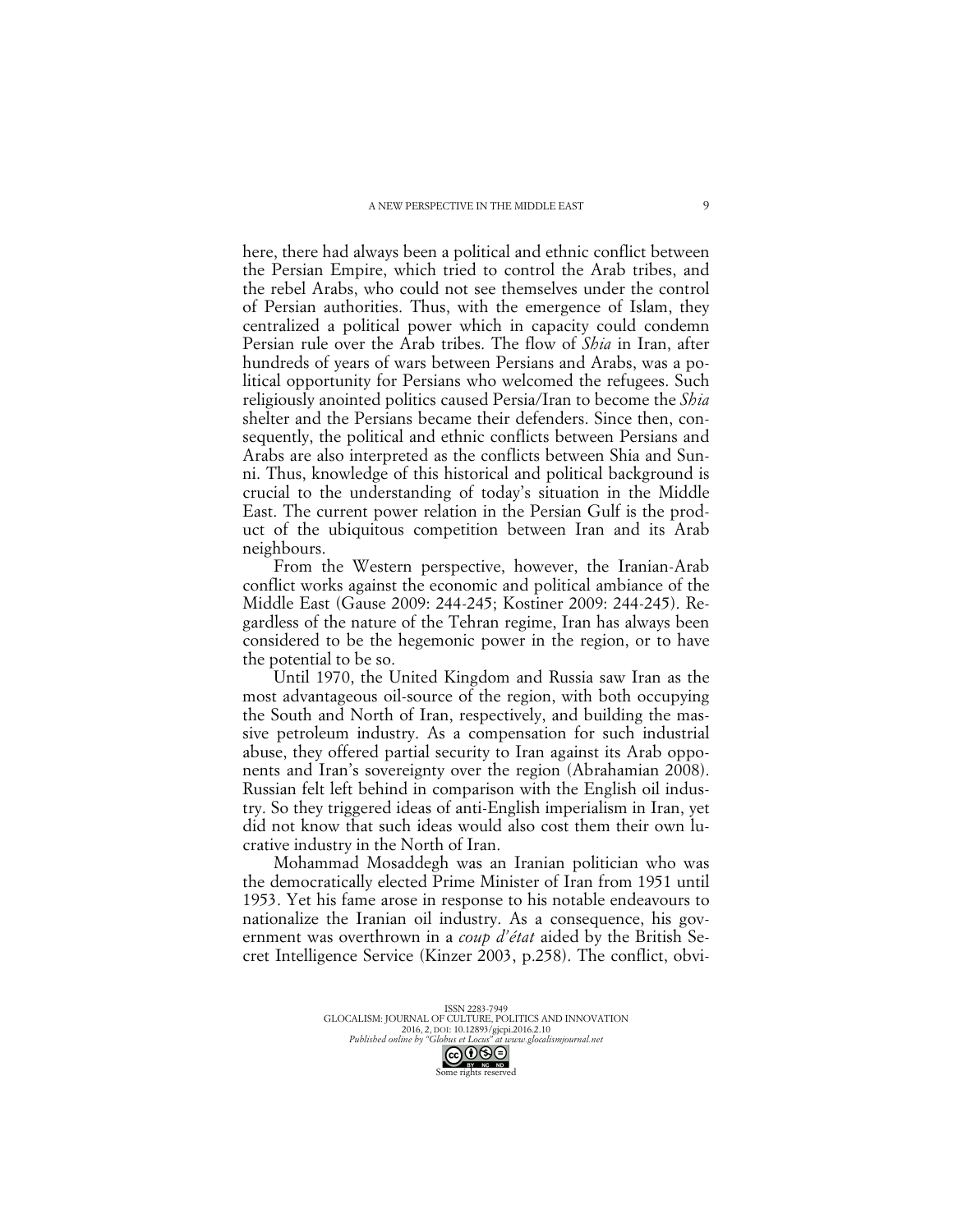ously, was the imperialist struggle between Russia and the United Kingdom.

During the Pahlavi period, Iran's foreign policy changed in relation to its petroleum industrial partners. Iran wanted to be independent and took over the monopoly of its oil industry to benefit its oil resources (Flanagan 2013). This was the beginning of the modern conflict between Iran and the West. Yet the United State has had no imperialist interest to do what England and Russia did. This conflict continued until the Iranian Revolution of 1979, which was strongly supported by England, France, and Russia (Hakimfar 1991; Sahidi 2001). These countries hoped to begin a new era of imperialism in Iran. As a post-revolution consequence, Russia was able to win the situation and remain in Iran since then.

Washington has seen the power rivalries between Russia and England and the potential threat of semi-regional conflict in the Middle East, and as consequence, the collapse of the world economy in the 1970s. The American officials thought that they could not afford another catastrophe in the Middle East. Washington assumed responsibility for regional stability in the Iran-Arab and Iran-West conflicts. Iran's policies towards the Persian Gulf states have therefore also been shaped since 1979 by the strong American presence in what Tehran considers its sphere of influence (Fürtig 2007). The U.S. main objective is to stabilize the region to make it a safe zone. They want to protect it against Russia's significant influence and its economic and politically ambitious interests (Saul & Hafezi 2014). Yet Iran's interest has always been the power of the region, which is rooted in its historical, political, and ideological principles. In this sense, Iran – which has been excessively affected by the Russian influence – sees U.S. foreign policy in opposition to its own foreign policy. This sceptical approach to the West partially blinds Tehran to the foreign policies of its socalled allies. It also caused Tehran to make excessively conservative decisions.

Yet the role of Arab countries is a two-sided magnet. They push the U.S. to stand by them as they both offer and threaten the West with their possible economic influence which mostly relies on their limited and therefore temporal oil resources (see Tollitz 2005; Forest and Sousa 2007). Arab countries' foreign policies are contradictory, as they can only be realized at the expense of their

> ISSN 2283-7949 GLOCALISM: JOURNAL OF CULTURE, POLITICS AND INNOVATION 2016, 2, DOI: 10.12893/gjcpi.2016.2.10 *Published online by "Globus et Locus" at www.glocalismjournal.net* CC **OS**

10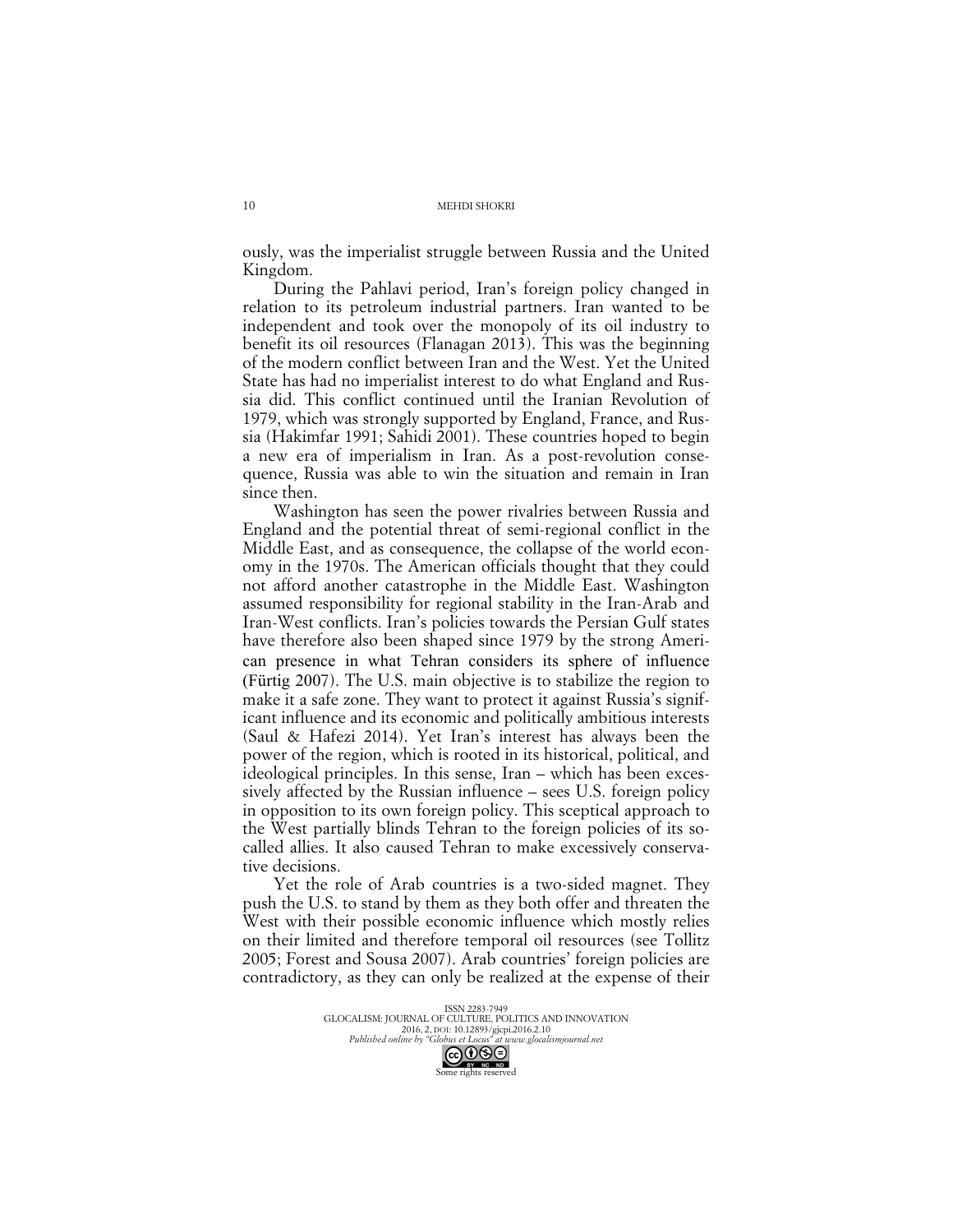security, and in Saudi Arabia's case, can only clash with their own ambitions. Indeed, the potential war between Iran and the U.S., which now seems more unlikely than ever, would render both sides of the bargain irrecoverable, as did all the wars in history. On the one hand, it satisfies Russia, as Moscow can continue its politics of ambiguity, defeat Iran's ambition to be the region's power and hope for Iran's permanent military and political dependency on the Kremlin. On the other hand, it satisfies Arab countries, especially the Persian Gulf states, because such rivalry between Iran and the U.S. helps the Arab countries to achieve their economic and political ambition, namely, to be the dominant power of the region. Here, we have to ask what are the United States' interests, and can they can be effected by these rivalries? Furthermore, should the cost of having a relationship with Iran be paid with the conflicts of other allies in the region?

The key to answering this question depends on the foreign policies of Iran and the U.S. If Iran and other countries in the region want to benefit the most from the region's stability, and have a balance of power, the vital step is to overcome the thousands of years of conflict with a new political perspective. That means that all of the countries in the region, such as Iran, Turkey, Saudi Arabia, UAE, Oman, Qatar, and Jordan, try to reach a constituent agreement with compromises and mutual benefits. Sometimes during this process, reforms in the regimes' foreign policies are inevitable, yet the benefits will compensate the partial losses and help support the sovereignty of each regime, as well as protect the economic and political security of the region. For example, we see the shift in the foreign policy of United States when we consider the period from Clinton's Dual Containment and George W Bush's Axis of Evil designation to Obama's negotiation process with Iran.

Indeed, the U.S. would benefit the most from good business with all Middle East countries and the secured region, instead of, on the one hand, taking part in the endless conflicts, and on the other hand, investing billions of dollars to secure the region.

Yet looking at the bigger picture, the U.S. struggled to handle with Iran's transformation over the last half of century, from consort in Shah period to adversary after the 1979 Revolution. The United States has lost what has invested in Iran once and it is to be sure that not only recovery from a close military, political, and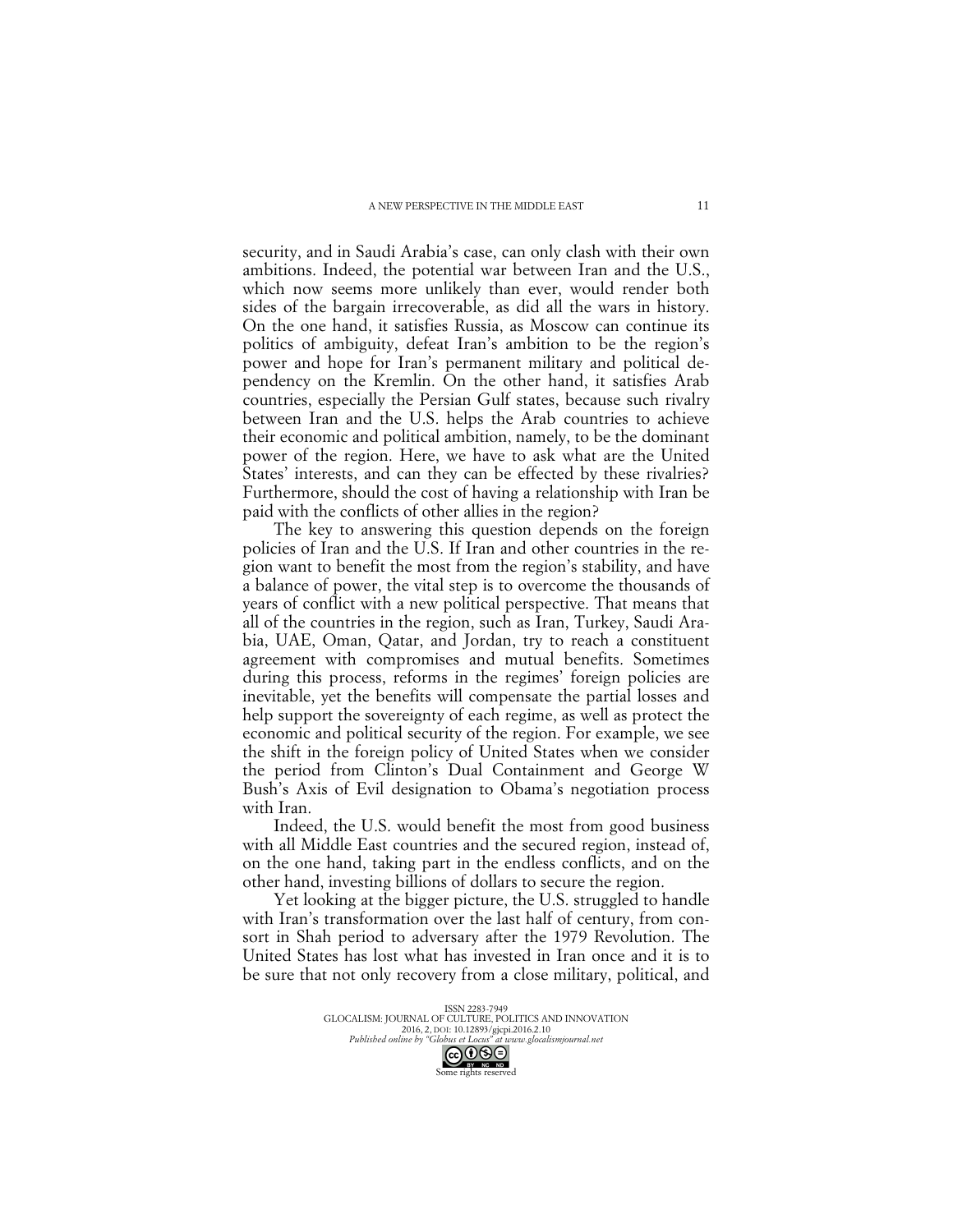economic relationship was extremely difficult but also to replace Iran with other countries in the region was risky. Considering Iran as an alley in the Middle East may be impossible now and we are not arguing for that (Murray 2009, 145).

Fitting Iran into the regional political priority was partly to blame the political antagonism between the United States and Iran. In this sense, despite the issue of U.S.-Iran relations itself, probably both Iran and the U.S., based on the historical approach, would have realized that they can cooperate on the Middle East problems, especially the terrorism, that brought unwanted economic and security miseries to both of these countries. The U.S. officials realized that they should accurately judge Iran's influence in the region to be able to make better decision for their foreign policy. For example, it is important to note that Iran support forces for free election and women's right to vote. In Lebanon, Iran influence on Hezbollah for its gradual embracement of parliamentarianism (Murray 2009). Above all, is the matter of Islamic terrorism. Here, considering Iran as a state with the same intention to fight terrorism in the Middle East is highly plausible. Thus, it is remarkable to see the security issues in the Middle East prioritized, those that are, in fact, rooted in the Middle East. It is in the national interest of the United State to form a cooperation with Iran, otherwise, they would lose a great economic advantages, from which both states inevitably draw their security.

Nevertheless, the conflicts between the United States and Iran help Russia and China's ambitions grow, which in the long term could be the most dangerous threat to the economic and political sovereignty of the West (Schoen and Kaylan 2014). Therefore, the prevailing situations in the Middle East require American and Iranian policy to find a balance and help win the interest of the other side.

# THE FIRST STEP IN US-IRAN COMPATIBILITY IN FOR-EIGN POLICY: IRAN'S NUCLEAR WEAPON

The new Iranian President, Rouhani, made it clear in his campaign that economic improvement for Iran could only be possible if the international sanctions would be eased. With this simple message, Rouhani, with the apparent support of the Iranian

> ISSN 2283-7949 GLOCALISM: JOURNAL OF CULTURE, POLITICS AND INNOVATION 2016, 2, DOI: 10.12893/gjcpi.2016.2.10 *Published online by "Globus et Locus" at www.glocalismjournal.net*

> > Some rights reserved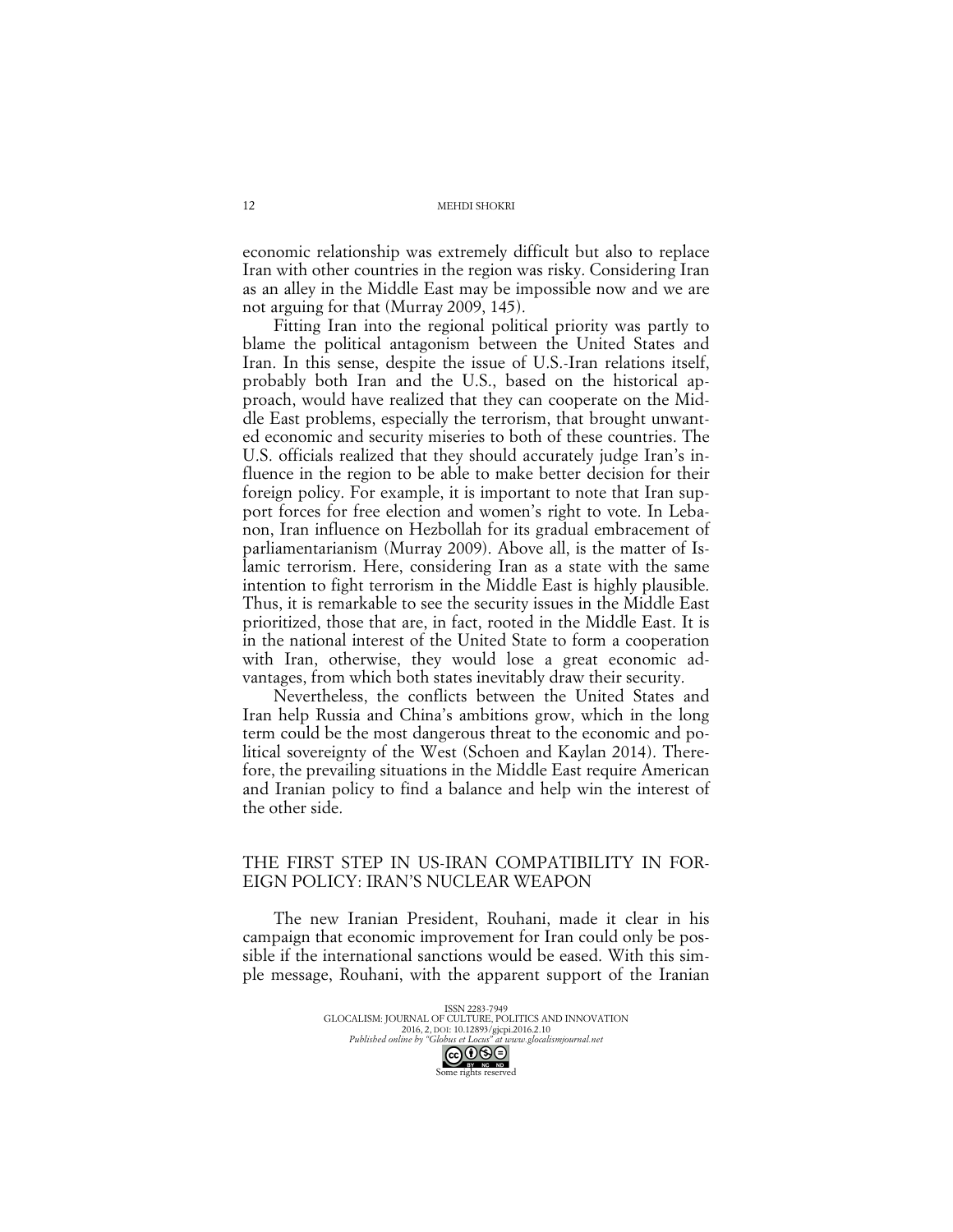Supreme Leader, Ali Khamenei, who is the ultimate decisionmaker in the Islamic Republic, reinitiated the long-stalled nuclear negotiations with the P5+1, the five permanent members of the UN Security Council (China, France, Russia, the United Kingdom and the United States) and Germany (Juneau 2014). After months of negotiations, Iran and the P5+1 reached an interim agreement in November, 2013, that temporarily froze Iran's nuclear program in exchange for a modest and reversible sanctions-relief package worth \$6-7 billion. The agreement laid the groundwork for a comprehensive approach that would seek, according to the "Joint Comprehensive Plan of Action", to satisfy the concerns of each side (Juneau 2014). This was the first peaceful gesture between Iran and the West, especially with the United States, after four decades of antagonism. Yet such a step toward an agreement encountered both national and international constraints. We have to ask, here, what were those constraints? And why were they imposed?

First, there have been two forms of constraint: national and international. At the national level, the conflicting agendas impacted policies. Both American Republicans and Iranian Conservatives have been imposing national constraints on their governments. The United States' congressional opposition to the agreement cost the White House severe and somehow democratic constraints. Yet Obama's administration believed that they could resolve the problem of Iran and the region via diplomatic channels. In Iran, the sense of antagonism toward the United States has always been one of the main mottoes of the Islamic Republic, so the move toward negotiations encountered a general and strong constraint by both *Majles* and the conservative officials. Yet, Rouhani's administration appeared to be moderate: they tried to resolve conflicts through the diplomatic channels.

At the international level, the Persian Gulf states as well as Russia and China have one way or another put massive pressure on the international organizations, the Untied States, and Iran to stop the process of negotiation and continue the sanction on Iran (see Entessar and Afrasiabi 2015).

Secondly, the negotiation and deal between the West and Iran were also opposed strongly by the other states in the region, particularly Saudi Arabia and Russia. This opposition is mostly due to the assumption that there could be no compromises be-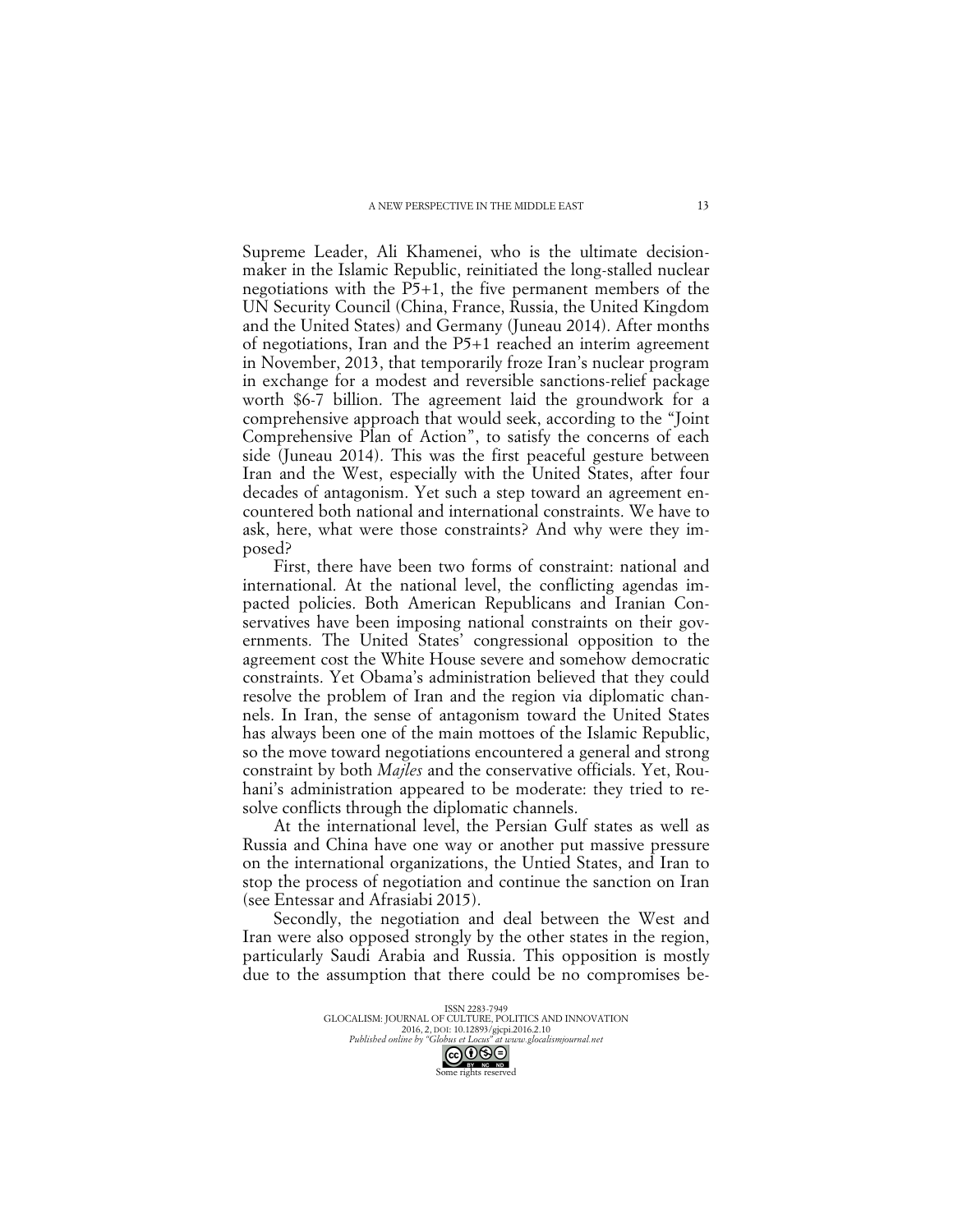tween the Persian Gulf states. The foreign policy of Arab states hinges excessively on the idea of opposing Iran based on their two main interests: economic and politics. In the case of recent negotiations, the Persian Gulf states and Russia were against the removal of sanctions since their politics have always been on the zero-sum assumption: they believe that they could win the economic benefits only if the sanctions on Iran continue. That means they profit only if Iran remains under sanctions. Moreover, they believe the gradual lifting of sanctions on Iran would threaten their sovereignty. In this sense, they share a position with Russia. However, Riyadh may be correct in assuming that a thaw in the U.S.-Iran relations would come at the expense of its own privileged ties to Washington. Russia, on the contrary, assumed that the agreement between the United States and Iran would cost them a great deal of regional power (Whitlock 2003).

As it could be observed over the last eight years, the Obama administration's friendly approach in dealing with Iran issues went against the prevailing constraints. Such friendly gestures caused the beneficial relationship between the U.S. and Iran. For example, President Obama's annual speeches addressing the Iranian people on the occasion of "*Nowruz*" ("new day") Iran's New Year celebration, were an unprecedented attempt. As a tactful expression of good will, President Obama expressed his hope for a new beginning in U.S.-Iran relations each time.

Along with these formalities, we need to consider the national interests of both countries. At first glance, from the economic point of view, we can argue that the mutual benefits to the United States and Iran would exceed the benefits of sanctions against Iran. According to the OPEC Annual Statistical Bulletin 2015, Iran stands in third place in both world resource and export (Flanagan 2013). Therefore, Iran's market offers huge potential to the West, yet because of the sanctions, only China has benefited the most in the East and Russia in the North of Iran and even abused the market since gaining a monopoly. On the contrary, with good relations with the West, not only can Iran benefit from an open market, but the West would benefit as well. Nevertheless, unlike the other Persian Gulf states, Iran not only offers oil to the world economy, but a multitude of other geographical, industrial, and strategic opportunities. Here, we can argue that the strategic considerations are linked directly to Iran's geography. As the se-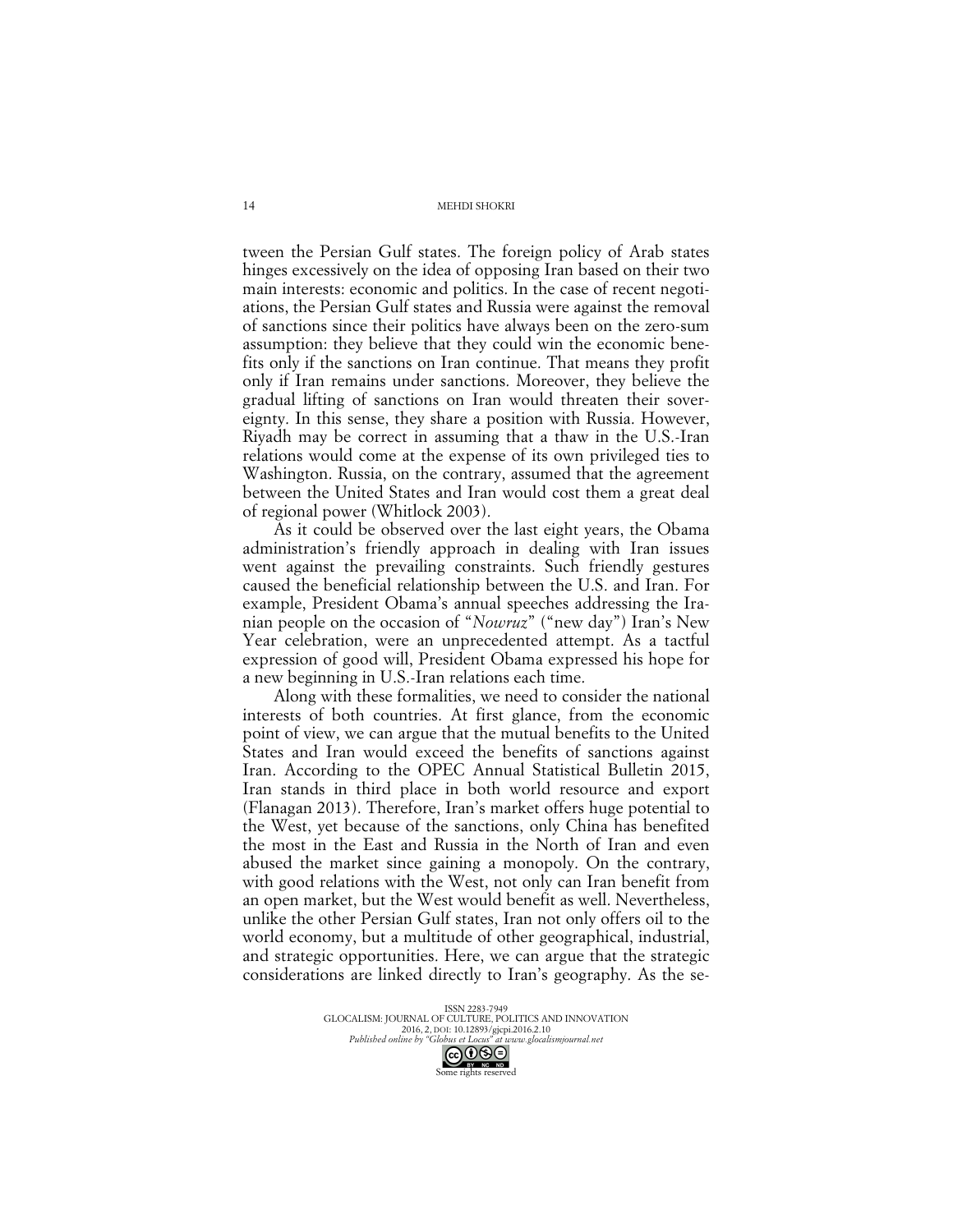cond largest country in the Middle East, Iran shares territorial borders with countries of great interest to the U.S. (e.g. Afghanistan, Pakistan, Iraq, and Turkey) as well as the former Soviet satellite countries that are still very much under the influence of the Kremlin. To the north, Iran has access to the largest inland body of water in the world, the Caspian Sea, which is known for its sizable reserves of oil, estimated at over US\$ 12 trillion. To the south, Iran has control over the Strait of Hormuz. Such a geopolitical situation is very important, because the Strait of Hormuz is the only sea passage from the Persian Gulf to the open ocean suitable for exporting petroleum. Forty-percent of the world's daily oil consumption is transported through the Strait. Moreover, Iran has significant historical and cultural ties across the region. Iran's open border means optimal opportunity for foreign investors. In this sense, the investors would benefit the most from such a peaceful situation.

Although the conservatives in both countries expressed their strong disagreement with the deal and tried to stick with their traditional and sometimes not diplomatic channels, history has proven that neither is Russia the perfect ally for Iran nor are the Arab countries for the United States. In this sense, Obama's and Rouhani's respective cabinets are neither conservative nor antagonist. They made it clear that both countries would benefit from this deal in the long term. Both the U.S. and Iran would enjoy the economic and political benefits. Moreover, from the political point of view, the nuclear deal can help U.S. foreign policy. It would provide the American policy makers more options in a sense that it reduces America's reliance on authoritarian Arab states such as Saudi Arabia – which, despite being a key U.S. ally, has played a central role in spreading Islamic radicalism and *jihadism* through both the Middle East and the world (see Bjørgo, 2005, 193). In this sense, the moderate governments of the U.S. and Iran realized that Arab states do not really concern themselves with the potential benefits that can be brought to the region by peace rather than war, specifically, by the mutual agreement between the U.S. and Iran. In fact, the Arab states are unable to see that such an agreement will bring security to the Middle East.

In summary, both Iran and the United States should overcome the strong regional and international pressures. In particular, Iran should overcome the strong constraints of their right-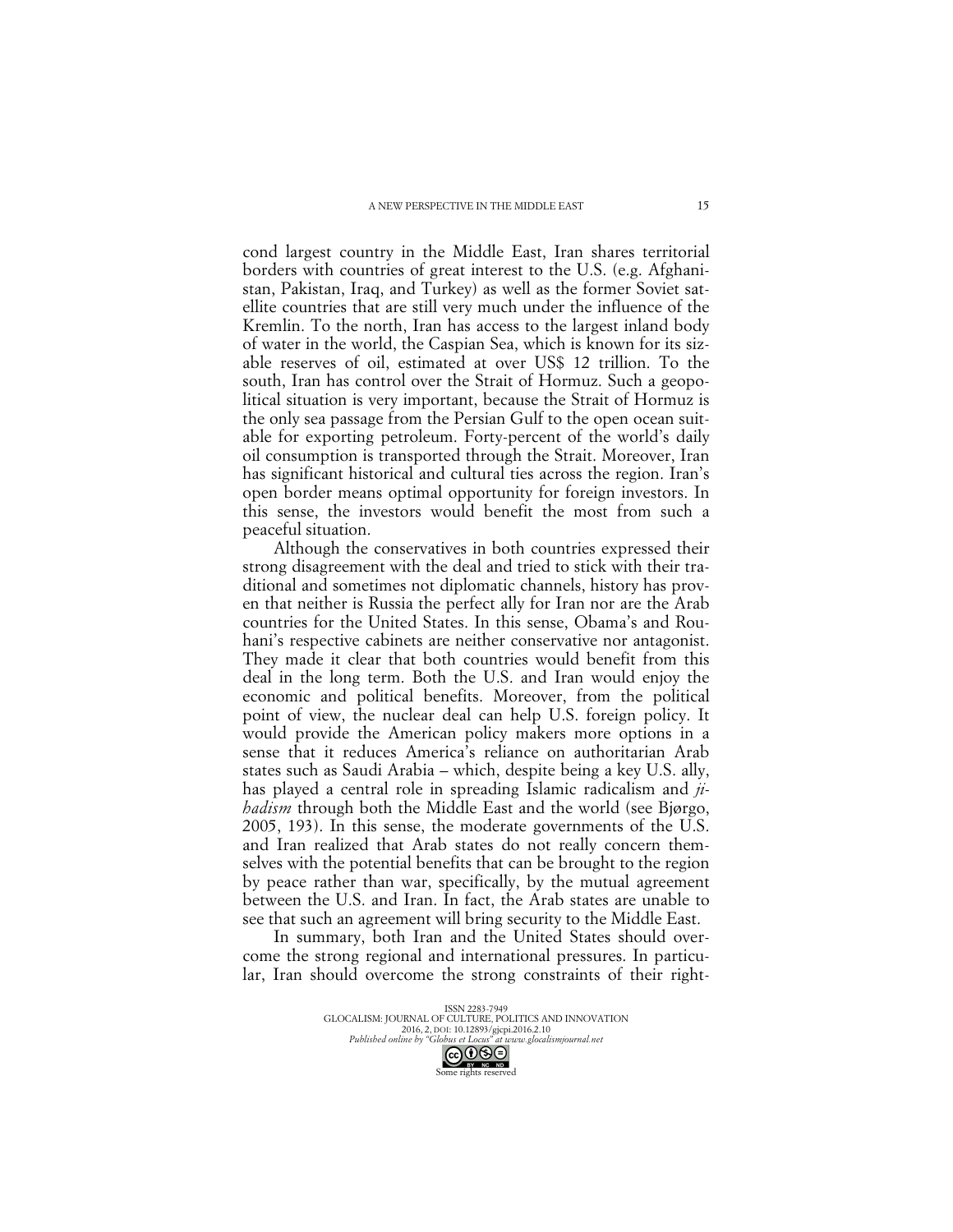wing conservatives to overcome its isolation in the international arena and try to trade with the rest of the world to decrease its dependency on Russia and China. This leaves Iran with only one choice: a close relationship with the West.

The United States should also overcome the convergence of the Arab countries against Iran, which is undoubtedly raising the costs of Tehran and Washington's efforts to form a mutual and progressive diplomatic relationship. The EU, in this sense, has done a good job reducing the tension between the United States and Iran. However, such support to build up a good U.S.-Iran relationship would be superseded by other powers: Saudi Arabia sees Iran as their chief competitor for regional influence and resists possible developments that could unshackle Iranian power (Guzansky 2015). To do so, Saudi Arabia put pressure on the U.S. to increase its influential capacity in the region. Russia and China oppose Iran's power in the region, especially in the economic and military spheres (Thompson 2008). However, Washington should already be very concerned with its long-term relationship with Saudi Arabia, which cannot separate its militant *Sunni* character from its politics in the region, and whose economy depends on temporal oil production (Pipes 2013). The U.S., however, must also be concerned with losing no allies when they gain new ones.

Iran would be a critical perspective ally for the West. Significantly, Iran is able to counter Russia and China's regional ambitions. Russia and China have been traditionally willing to hinder U.S. attempts to become the arbiter of the Iranian nuclear standoff, sanctions, and Iran's regional conflicts (see also Schoen and Kaylan 2014). Against such an unwelcome trend came the comprehensive agreement between Iran and the P5+1. This step can become important in shifting the politics of the region as well as the framework of international relations. The nuclear program has certainly made it worse by sowing greater mistrust among Iran's neighbors, but was a first step toward great benefit to the West, in the region, and Iran. The essential features of the structure of the region can be also found in the political discourse of the U.S. and Iran's officials which helps U.S.-Iran relations.

> ISSN 2283-7949 GLOCALISM: JOURNAL OF CULTURE, POLITICS AND INNOVATION 2016, 2, DOI: 10.12893/gjcpi.2016.2.10 *Published online by "Globus et Locus" at www.glocalismjournal.net*

> > Some rights reserved

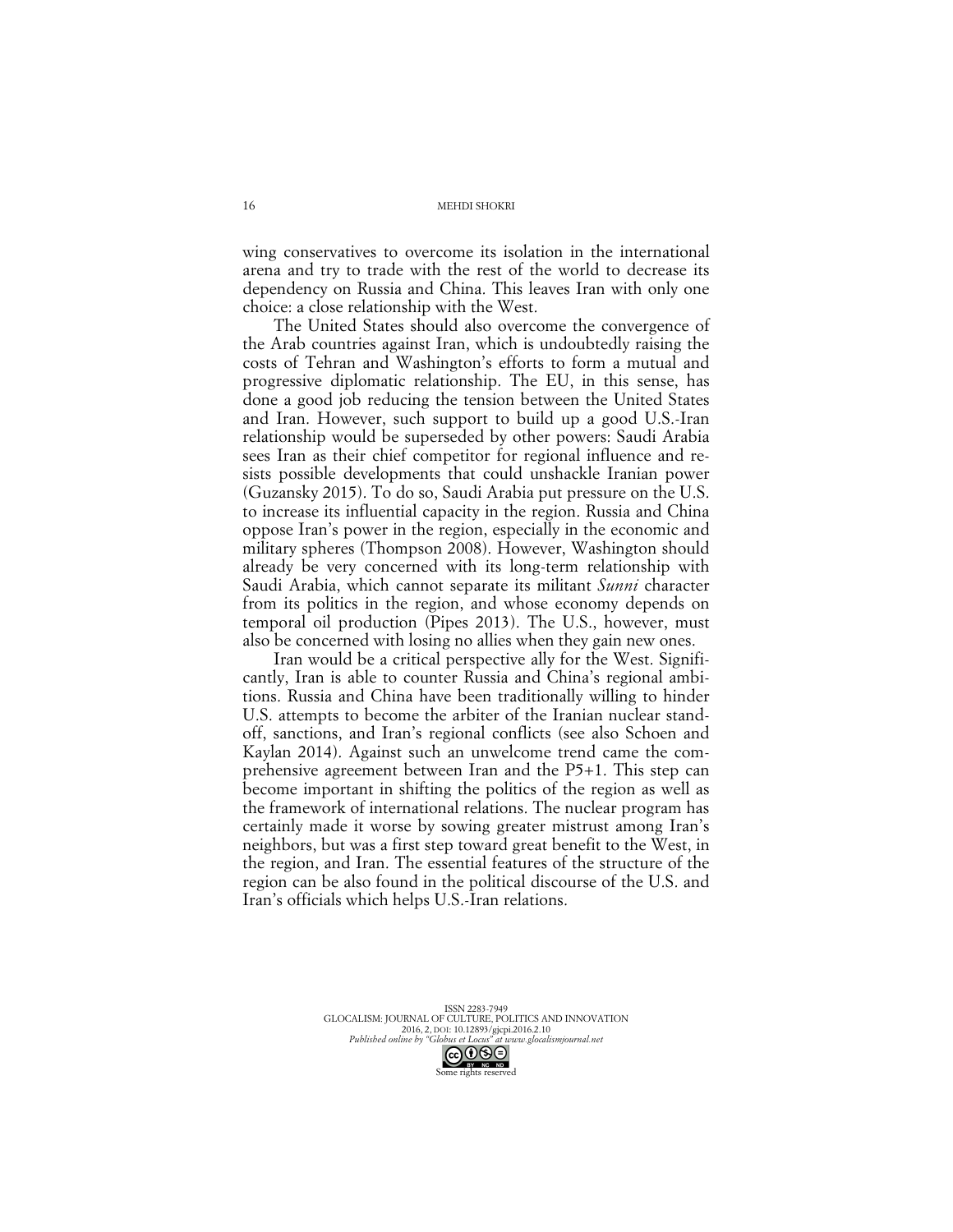# THE SECOND STEP OF U.S.-IRAN COMPATIBILITY IN FOREIGN POLICY: CAPABILITY IN FIGHTING TERROR-ISM, A NEW PERSPECTIVE FOR A BILATERAL U.S.-IRAN RELATIONSHIP

The interim growth of terrorism has become a dramatic threat. Above all, the complex crises that have fuelled the emergence of Islamic radicalism and facilitated its spread show little sign of abating, despite the recent efforts on the parts of Iran, the United States and the European states to combat the Islamic State. However, such situation may significantly alter the context in which U.S. leaders make their decisions. While U.S. diplomats seek a settlement to the Syrian civil war, they are aware of the fact that the unbalanced forces in Syria may provide an opportunity for the Islamic State to expand its occupied territory (see also Boening 2014). Both Iran and the U.S. have shifted their efforts to Iraq and Syria to ensure pressure would be increased on the terrorist groups (Cafiero and Wagner 2015). Over the past years, the U.S. closely monitored Iranian actions and believed that Iran, politically, does not produce terrorism in the region (Kenner 2013), which in contrast, can be seen on the political agendas of some countries, such as Saudi Arabia (see Tollitz 2005). Iran also seeks to ensure that maximal restrictions are placed on any extreme religious and political trend in the country, because in this way it obtains immunity for its sovereignty. For Iranian officials, fighting terrorism also means opposing the idea that the West could help Iran to secure its own soil. They learned from what happened in Afghanistan, Pakistan, Iraq, Libya, and recently in Yemen and Syria.

The Iranian government, in addition, insists on cooperating in the fight against terrorism in the region (Akbarzadeh and Conduit 2016). To throw more light on the relationship between terrorism and the Iranian government, we can again compare *Shia* and *Sunni* ideologies. *Shia*, as the official religion of the Iranian population is close to the Protestant idea of individualism. This means that the *Jihad* aspect of resurrecting the political-religious sovereignty against the West is absurd and refuted, although during wartime, the idea of holy war and nationalism would be emphasized. Here, we might ask if we sometimes see the *Shiite* countries engaged in war: the answer is yes. However, we have to bear in mind that from the Iranian perspective, there is a line between the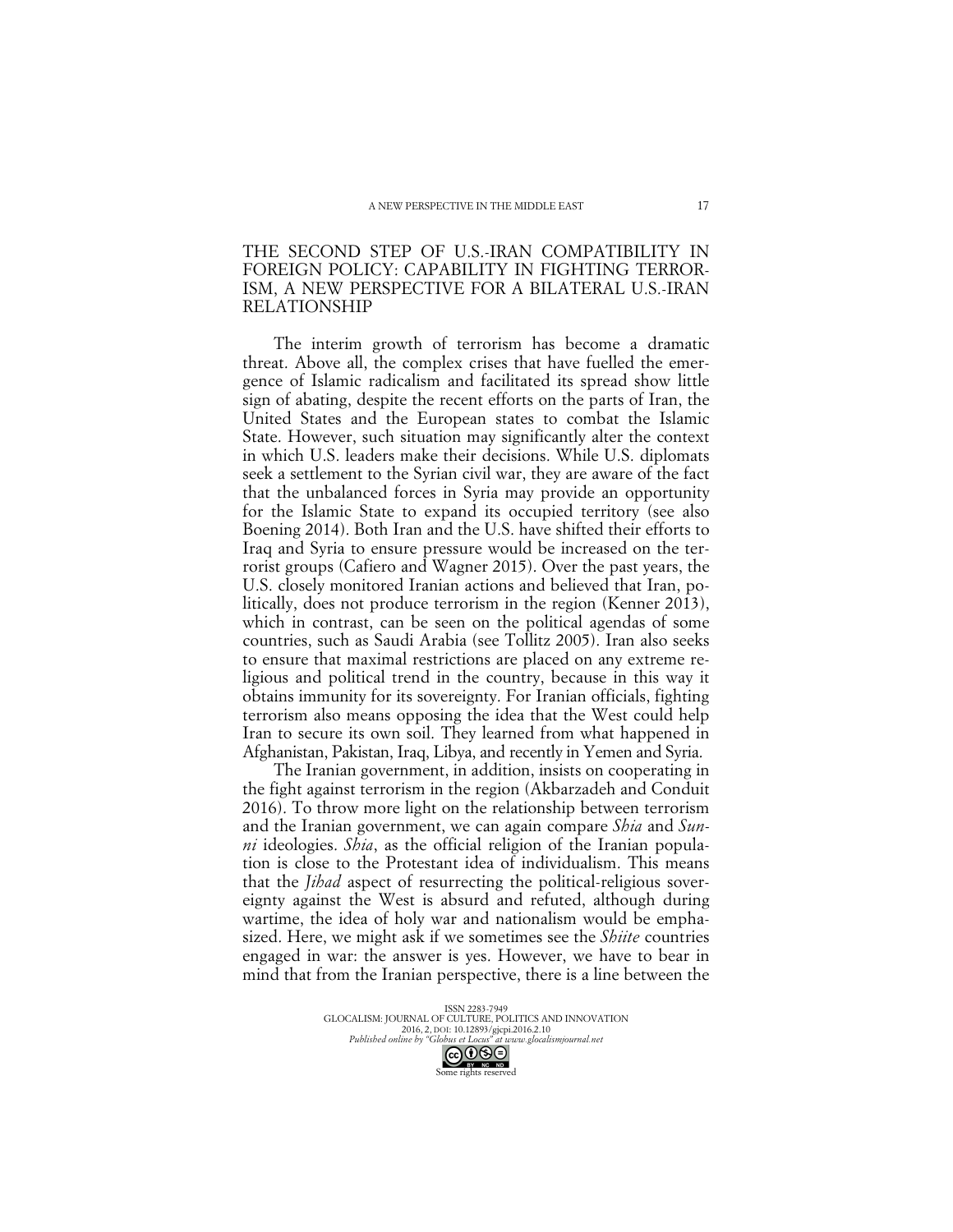*Jihad* (as the holy war for Allah) and war (as the nationalistic act of defense,) although they believe somehow in a link between Islam and politics. In comparison, *Sunni* belief obscures any such division between *Jihad* and war. As the official and major religious cult of all Arab countries in the Middle East, *Sunni* supports the idea of *Jihad* against the West as one of the core element of their political practice. Here we can argue that without such theopolitical understanding, we cannot analyse the concept of "friend and enemy" in the foreign policies of the U.S. and Middle Eastern countries.

Having said that, the historical, ideological, and psychological backgrounds should proceed with the innovative and progressive diplomacy between the United States and Iran. Their common interests are an area in which the initial diplomatic efforts can be relied on for reaching a further agreement is the common interests. Having a common interest brings about: 1) Overcoming the understanding deficit between the two states; 2) Building trust over time as agreements are reached; 3) Establishing cooperative and constitutive relations.

Considering these three points in the new cooperation between the United States and Iran could mitigate the political tensions in the region. Moreover, reaching an understandable agreement based on the common interests helps to tackle tough agenda items. The mistake that George W Bush made should not dismissed these common interests. In particular, George W Bush confounded that Iran was more interested in developing economic and diplomatic links to Russia and China (Murray 2009, 153). He could not see that Iran have had no other choice. Here, we propose that the common interests that may build the agenda-item agreements can be a joint policy towards Afghanistan and Iraq.

At first glance, the common problem and advantage would be that the Middle East suffers from ill-politics, militant "political Islam", drug-abuse and other sorts of corruption. Iran, as the prosperous land, will continue to have serious refugee problem, most of whom arrive illegally from Iraq and Afghanistan. Moreover, Iran is the victim of crime problems, because its neighbours continue to suffer from the civil wars, social unrest conflicts, and political fragmentation. Iran has already hosted some two-million refugees from Afghanistan, with another estimated 100,000 from Iraq.

> ISSN 2283-7949 GLOCALISM: JOURNAL OF CULTURE, POLITICS AND INNOVATION 2016, 2, DOI: 10.12893/gjcpi.2016.2.10 *Published online by "Globus et Locus" at www.glocalismjournal.net*

> > Some rights reserved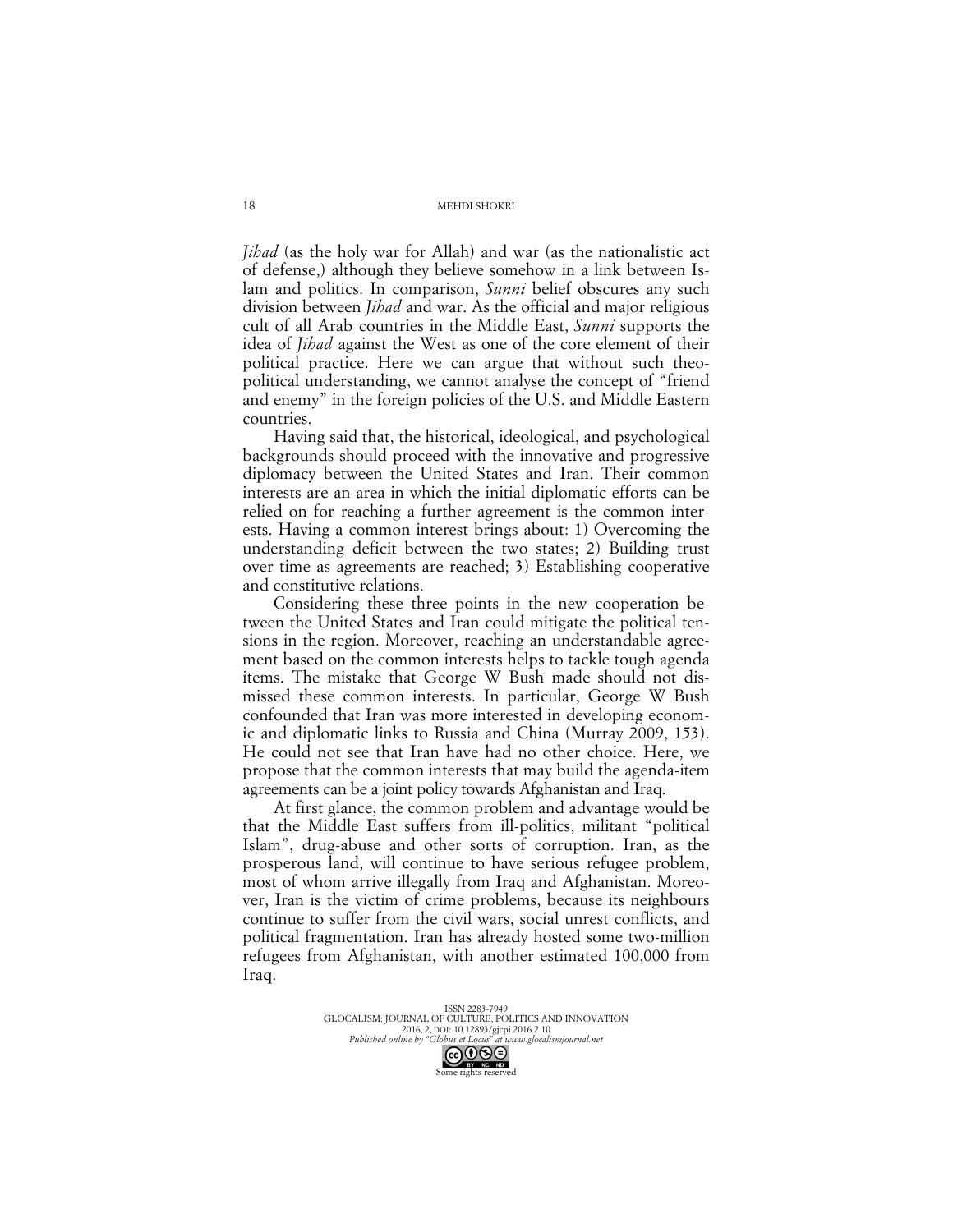The conflicts in the region have always challenged U.S. foreign policy. The unrest damages both the U.S. and world economies, increases the chance that Russia and China will achieve domination of Middle Eastern countries, and also increases the chance that the militant Islamists and radicals become the champions of their lands.

Thus, we can see that the U.S. and Iran obviously have important common problems to address and common interests that concern the region. Moreover, we can strongly argue that both countries seek a stable and permanent ground on which to form a benevolent power relation to control these problematic trends (Hosseini 2008: 879). Indeed, without such an approach, overcoming such problems becomes, if not impossible, very difficult. Furthermore, to the extent that we agree on the idea that the U.S. and Iran have common interests, they would require full bilateral cooperation in efforts that aim at stabilizing Iraq – and Afghanistan – on at least three common grounds.

The first matter concerns civilian access to military facilities in Afghanistan, Syria and Iraq. Iran would obtain assurance that American weapons will not land in the hands of a militant group, like ISIL, or that Iranian weapons will not find their way into the hands of Iraqi insurgent groups.

The second matter concerns drug and human trafficking. The opium trade in bordering Afghanistan is penetrating Western markets and creating generations of addicts in Iran. It is estimated there are between two and four million drug addicts in the country (Christensen 2011). Iran spends close to \$1 billion annually to combat drug trafficking, and loses thousands of police officers and young soldiers in the struggle against the drug dealers. Besides, according to recent troop-deployment projections, Iran will have a combined total of 100,000 American and NATO troops on its Afghanistan border alone. These circumstances are perceived as dangerous when there is an antagonistic relationship between Iran and the West. Conceiving alternative arrangements and trying to move to a peaceful situation in the Middle East would be possible when the relationship between Iran and the West, especially with the United States, is peaceful and productive (Weed 2016). The arrangement, indeed, while meeting the needs of both sides simultaneously, would make it easier for the international community to cope with Middle East issues.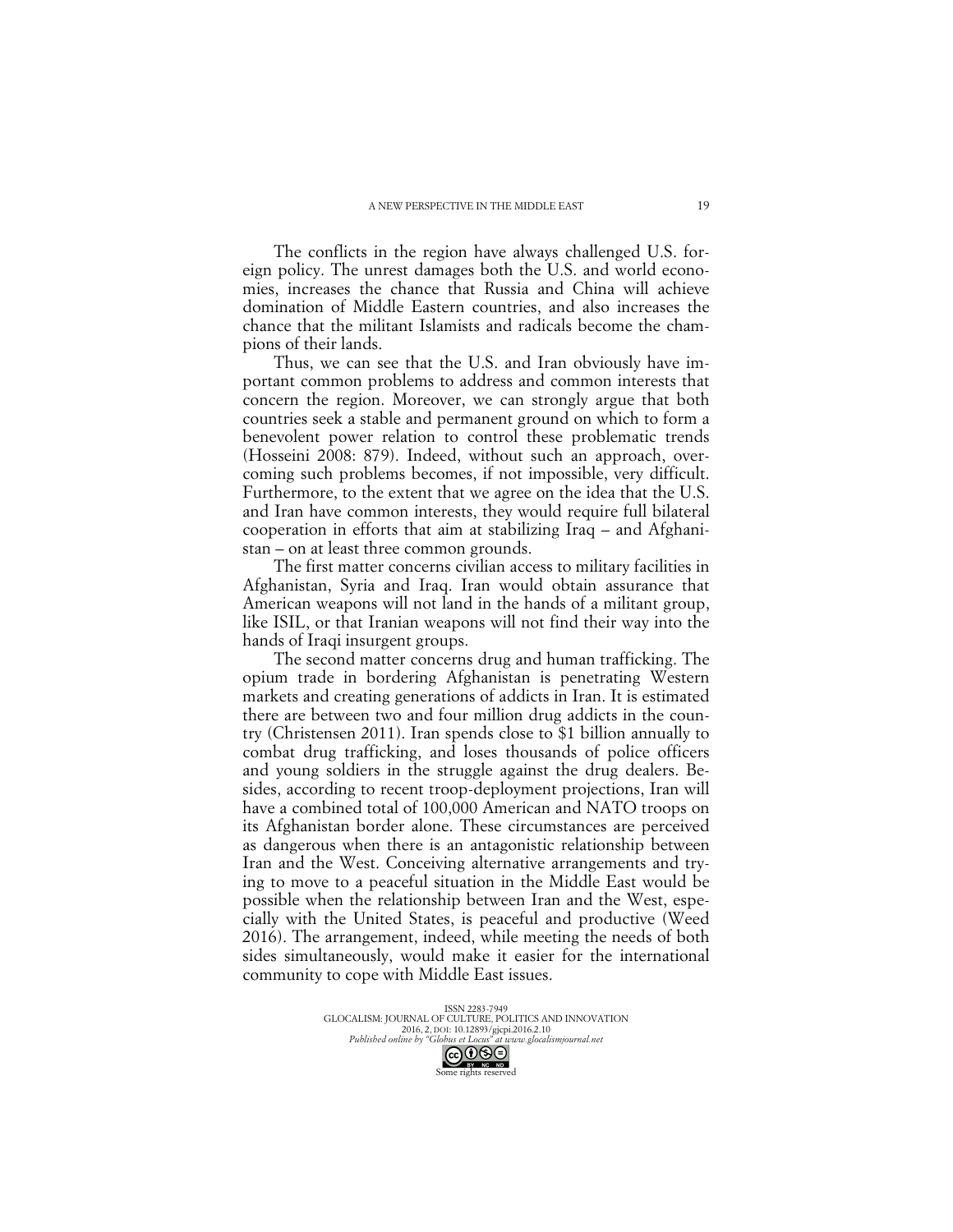The third matter, which is key to supporting the hypothesis of the presented paper, concerns terrorism. Iran, like the U.S., perceives *Al-Qaida* and *Taliban* as its enemies, so both the U.S. and Iran support President Karzai's goal to stabilize a force in Afghanistan (Poorsaied 2007). Some observers, including CIA Director John Brennan, suggest that the terrorist groups in the Middle East can continue conducting high-profile attacks in neighbouring countries and beyond as a means of demonstrating viability and success to its followers/recruits and drawing outside forces deeper into battle. This means that Iran is exposed excessively to the threat of terrorism. The recent regional summit meeting held in Iran – with both President Karzai of Afghanistan and President Asif Ali Zardari of Pakistan in attendance – is a clear indication of the significant shared interests and challenges confronting these nations. However, to tackle terrorism, Iranian officials must know their boundaries. For the Iranian leadership, there is no line of separation between *Shia* and Islam, yet their position against *Jihadism* separates them from the other *Sunni* countries. The position of Iran against ISIL partly reflects the early *Shia* history and partly reflect the fact that Iran's contemporary regional rivals adhere to Sunni Islam. The Iranian leadership quickly emphasized the ideological connection of ISIL and the *Sunnis*. Yet Iran's position against ISIL is also strongly related to its role in the region. Iranian officials, however, need to know the positions of other actors in the region. In this sense, they need to know that for the American leadership, there is no line between security and stability. The U.S. position also indicates that for the West, terrorism and foe are identical. So we say that most of the Arab states show no discernible position against Islamic terrorism. In this sense, the 113th Congress of the United States considered enacting a new authorization for deployment of military force targeting the Islamic State. Such a trend in American politics continued into the 114th Congress; the issue, however, remains contentious. Since January, 2014, U.S. officials have made several public statements describing the potential for Syria-based extremists to pose terrorist threats to the United States. American and European officials have highlighted the threat that may be posed by foreign fighters, some of whom hold U.S. and European passports. Central Intelligence Agency Director John Brennan said in his testimony before

> ISSN 2283-7949 GLOCALISM: JOURNAL OF CULTURE, POLITICS AND INNOVATION 2016, 2, DOI: 10.12893/gjcpi.2016.2.10 *Published online by "Globus et Locus" at www.glocalismjournal.net*

> > Some rights reserved

20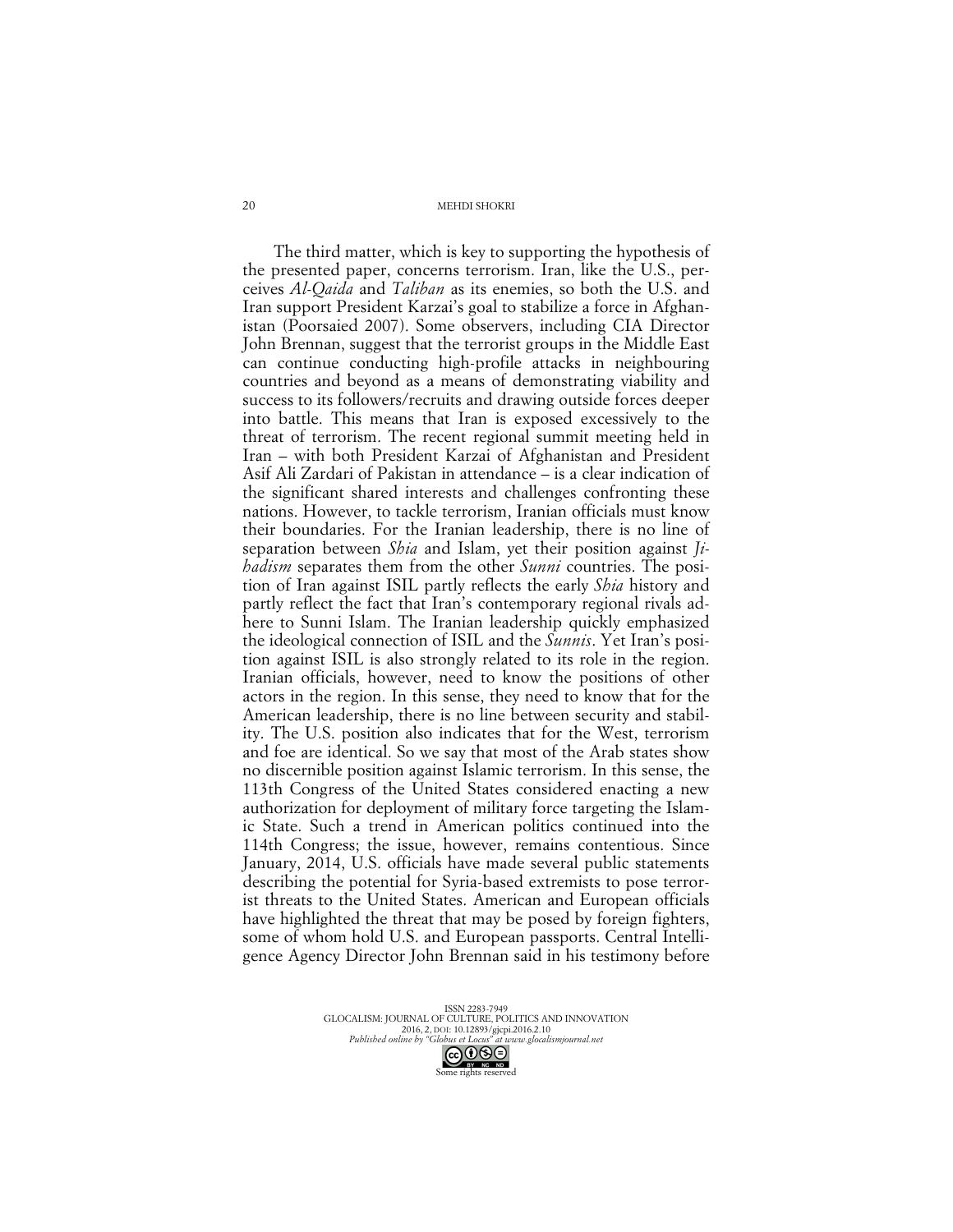### the House Permanent Select Committee on Intelligence in February, 2014, that

there are three groups of people that are a concern, from an extremist standpoint; *Ahrar al-Sham, Jabhat al Nusra*, which is the *Al-Qaida* element within Syria, the Islamic State of Iraq and the Levant -ISIL. It's those latter two I think are most dedicated to the terrorist agenda. We are concerned about the use of Syrian territory by the *Al-Qaida* organization to recruit individuals and develop the capability to be able not just to carry out attacks inside of Syria, but also to use Syria as a launching pad. So it's those elements – *Al-Qaida* and ISIL – that I'm concerned about, especially the ability of these groups to attract individuals from other countries, both from the West, as well as throughout the Middle East and South Asia, and with some experienced operatives there who have had experience in carrying out a global *Jihad*. There are camps inside of both Iraq and Syria that are used by *Al-Qaida* to develop capabilities that are applicable, both in the theater, as well as beyond.<sup>1</sup>

In August 2014, the U.S. government supported the adoption of U.N. Security Council Resolution 2170, which strengthened international sanctions measures designed to combat the ISIL, *Jabhat al Nusra*, and *Al-Qaida*-affiliated entities. The resolution calls upon all member states "to take national measures to suppress the flow of foreign terrorist fighters to, and bring to justice, in accordance with applicable international law, foreign terrorist fighters of, ISIL, ANF and all other individuals, groups, undertakings and entities associated with Al-Qaida," and reiterates member states' obligation to prevent terrorist travel, limit supplies of weapons and financing, and exchange information on the groups (Blanchard, Humud, Beth, & Nikitin 2016: 8-9). President Obama provided Congress a new authorization proposal in February, 2015, and recently has called on Congress again to enact a new authorization for the use of military force (AUMF) targeting the Islamic State. The Obama Administration's official position on presidential authority to use force against the Islamic State, however, has remained constant, relying on the previous 2001 and 2002 AUMFs against those who perpetrated the September 11, 2001, terror attacks, and the Saddam Hussein regime in Iraq, respectively (Weed 2016)<sup>2</sup>. Also, the United State does not wish to be seen as another dominant state with an imperialistic character. We can see that both the U.S. and Iran consider ISIL a threat to their sovereignty. Thus, it is clear that ISIL and other extremist groups working for major powers in the region can move freely if

> ISSN 2283-7949 GLOCALISM: JOURNAL OF CULTURE, POLITICS AND INNOVATION 2016, 2, DOI: 10.12893/gjcpi.2016.2.10<br>Published online by "Globus et Locus" at www.glocali *Published online by "Globus et Locus" at www.glocalismjournal.net*  $\bigodot_{\text{BV}-\text{NC}-\text{ND}}$ <br>me rights reserved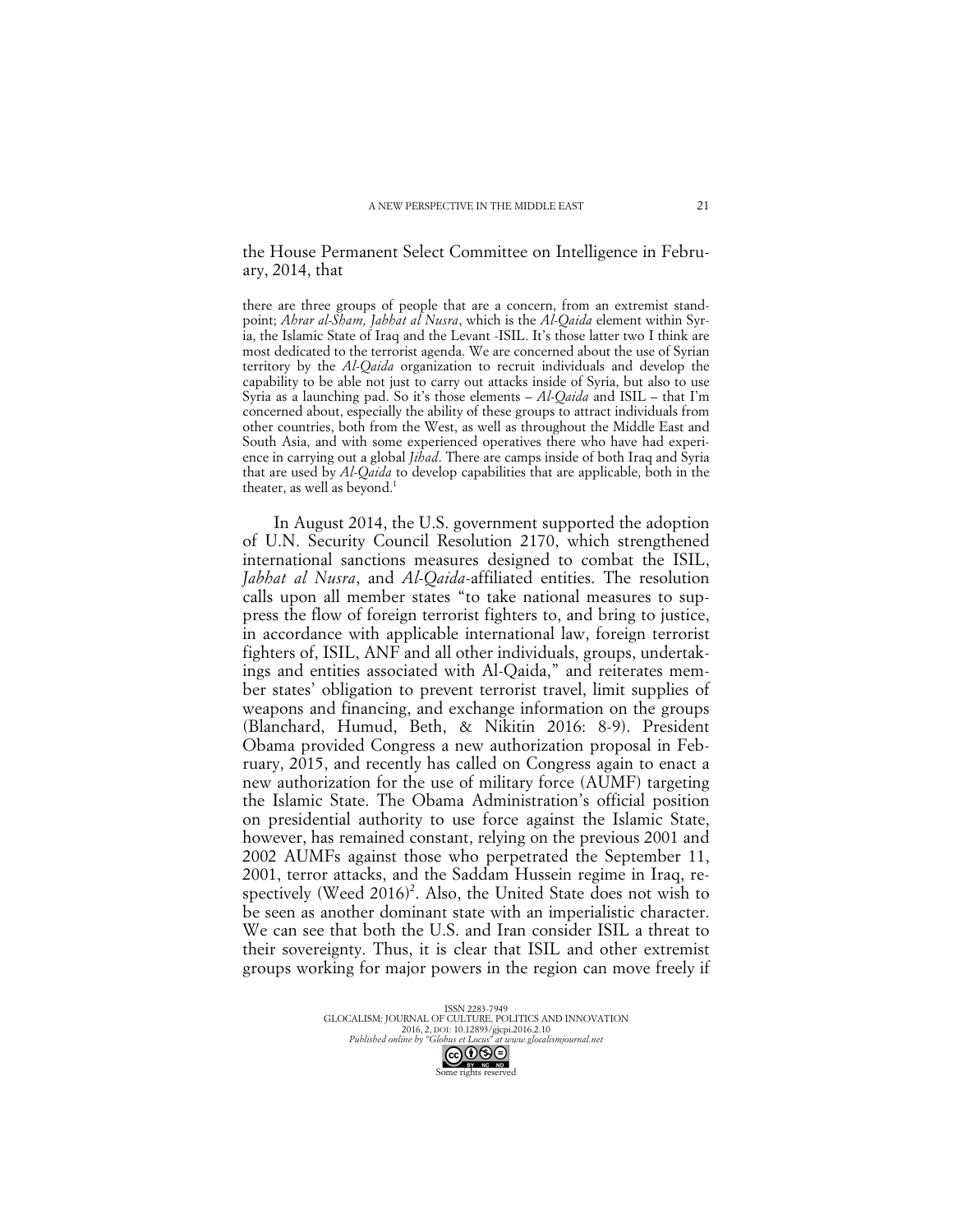the atmosphere of ignorance and intolerance combined with the U.S.-Iran conflict prevail in the Middle East.

As of early 2016, statements from leading U.S. military, intelligence, and diplomatic officials suggest that the confrontation between the ISIL organization and its adherents, on the one hand, and the United States and its partners on the other, may be protracted, costly, violent, and challenging for the U.S. (Blanchard & Humud 2016: 35). Moreover, the United States and Iran disagree on Iranian roles in Syria (Khalaji 2011). However, ignoring a possible U.S.-Iran bilateral relation on these three grounds only helps those who want things to remain as chaotic as they already are in the Middle East. Furthermore, it damages the reputation and sovereignty of the U.S. and its military capability in the Middle East. These common interests call for cooperation between the United State and Iran. They also call for diplomatic progress on these common grounds, which will do much to improve U.S.-Iran relations in a broader sense. After all, it seems that the United States can effectively lead Iran to a new democratic perspective for its internal affairs.

### **NOTES**

<sup>1</sup> Testimony of CIA Director John Brennan, House Permanent Select Committee on Intelligence, February 5, 2014.

See also U.S. Congress, House Committee on Armed Services, hearing on regional implications of U.S. strategy in Syria and Iraq, 114th Cong., 1st sess., December 1, 2015 (testimony of Secretary of Defense Ashton Carter).

### **REFERENCES**

E. Abrahamian (2008), *A History of Modern Iran* (Cambridge: Cambridge University Press).

Sh. Akbarzadeh (2015), *Iran and Daesh: The Case of a Reluctant Shia Power*, in "Middle East Policy", 22 (3), pp. 44-54.

Sh. Akbarzadeh and D. Conduit (2016), *Iran in the World: President Rouhani's Foreign Policy* (New York: Palgrave Macmillan).

E. Andreeva (2007), *Russia and Iran in the Great Game: Travelogues and Orientalism* (New York: Routledge).

Ch.M. Blanchard and C.E. Humud, (2016), *The Islamic State and U.S. Policy*, in Congressional Research Service Report R43612.

Ch.M. Blanchard, C.E. Humud, M. Beth and D. Nikitin (2014), *Armed Conflict in Syria: Overview and U.S. Response*, in Congressional Research Service Report, RL33487.

> ISSN 2283-7949 GLOCALISM: JOURNAL OF CULTURE, POLITICS AND INNOVATION 2016, 2, DOI: 10.12893/gjcpi.2016.2.10<br>Published online by "Globus et Locus" at www.glocali *Published online by "Globus et Locus" at www.glocalismjournal.net*

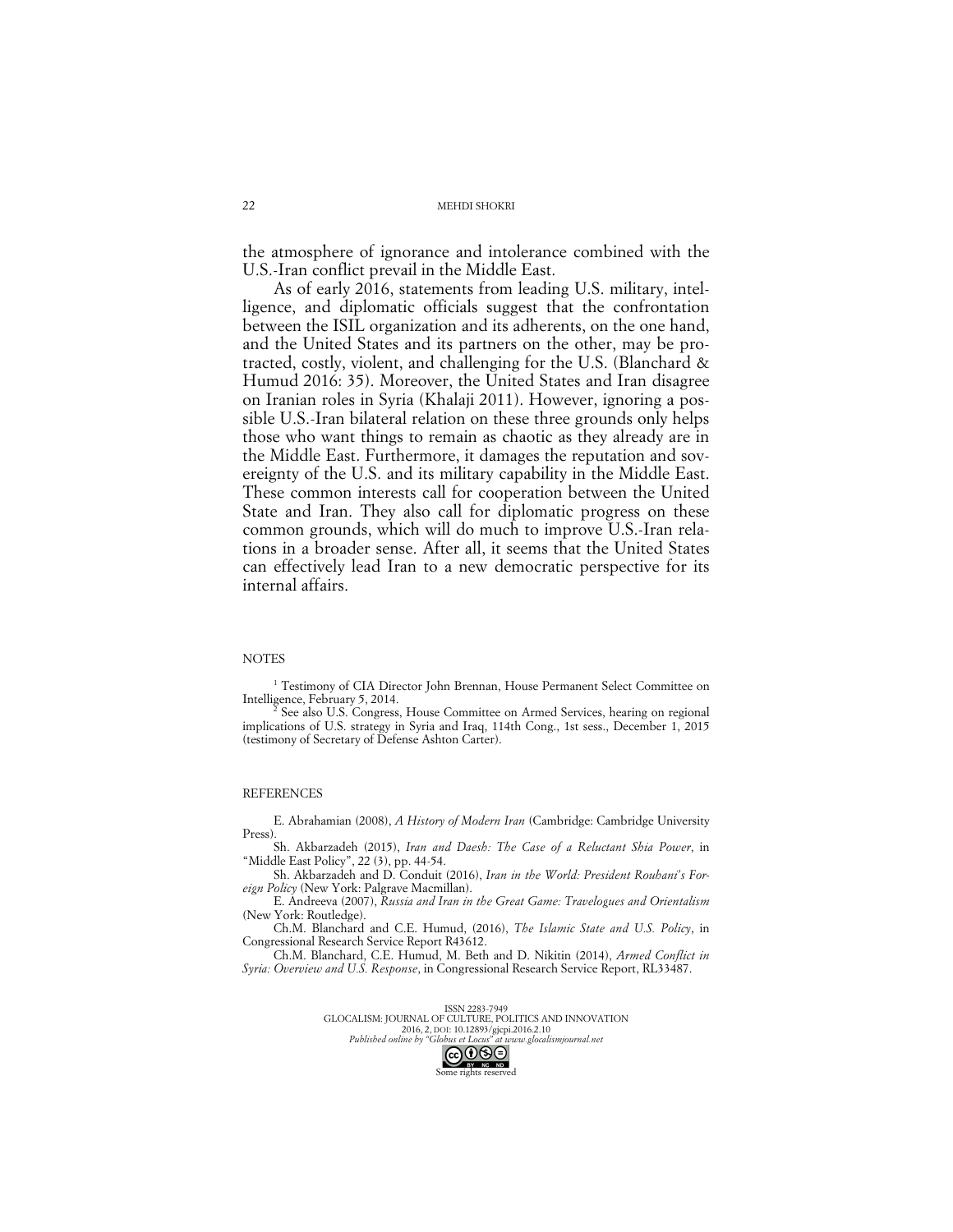A.B. Boening (2014), *The Arab Spring: Re-Balancing the Greater Euro-Mediterranean?* (New York: Springer).

A.T. Bjørgo (2005), *Causes of Terrorism: Myths, Reality and Ways Forward* (New York: Routledge).

J.B. Christensen (2011), *Drugs, Deviancy and Democracy in Iran: The Interaction of State and Civil Society* (New York: I.B. Tauris).

G. Cafiero and D. Wagner, *U.S. and Iranian Interests in Syria*, in "Fair Observer", Http://fairobserver.com/region/north\_america/us-irans-common-interests-syria-220 63/

M. Deutschmann (2016), *Iran and Russian Imperialism: The Ideal Anarchists. 1800- 1914* (New York: Routledge).

A. Doostdar (2014), *How Not to Understand ISIS*, in "Jadaliyya Reviews", October 2, 2014, http://reviews.jadaliyya.com/pages/index/19485/how-not-to-understand-isis.

N. Entessar, K.L. Afrasiabi (2015), *Iran Nuclear Negotiations: Accord and Détente since the Geneva Agreement of 2013* (London: Rowman & Littlefield Publishers).

B.A. Flanagan (2013), *Evolving Iran: An Introduction to Politics and Problems in the Islamic Republic* (Washington D.C.: Georgetown University Press).

J.J.F. Forest and M.V. Sousa (2007), *Oil and Terrorism in the New Gulf: Framing U.S. Energy and Security Policies for the Gulf of Guinea* (Lanham: Lexington Books).

H. Fürtig, (2007), *Conflict and Cooperation in the Persian Gulf: The Interregional Order and U.S. Policy*, in "Middle East Journal", 61 (4), pp. 627-40.

G. Gause, (2009), *The International Relations of the Persian Gulf* (Cambridge: Cambridge University Press).

Y. Guzansky (2015) *The Arab Gulf States and Reform in the Middle East: Between Iran and the "Arab Spring"* (New York: Palgrave Macmillan).

Y. Guzansky (2015), *The Foreign-Policy Tools of Small Powers: Strategic Hedging in the Persian Gulf*, in "Middle East Policy", 22 (1), pp. 112-122.

M.L. Haas (2014), *The United States and the Arab Spring: Threats and Opportunities in a Revolutionary Era* (Colorado: Westview Press).

B.B. Hakimfar (1991), *The Downfall of Late King Muhammad Reza Pahlavi: View of the Iranian Community in Southern California*, Ph. D. dissertation (U.S. International University).

M. Hosseini (2008), *Changing Role of Iran and the Future Challenges*, in "Faslname Siyasat Khareji" [Foreign Policy Quarterly], 87.

T. Hibri (2010), *Parable and Politics in Early Islamic History: The Rashidun Caliphs* (Columbia University Press).

T. Juneau (2014), *Iran under Rouhani: Still Alone in the World*, in "Middle East Policy", 21 (4), pp. 92-104.

T. Juneau and S. Razavi (eds.) (2013), *Iranian Foreign Policy since 2001: Alone in the World* (London: Routledge).

M. Khalaji (2011), *Iran and Syria*, in The Washington Institute, http://www. washingtoninstitute.org/policy-analysis/view/iran-and-syria

M.N. Katz (2010), *"Iran and Russia": United States Institution of Peace*, in The Iran Primer, http://iranprimer.usip.org/resource/iran-and-russia

D. Kenner (2013) *The President Who Went Nuclear*, in ForeignPolicy.com, http://www.foreignpolicy.com/articles/2013/12/01/obama\_nuclear\_weapons\_middle\_east # sthash.wdpZJtqG.dpbs.

S. Kinzer (2003), *All the Shah's Men: An American Coup and the Roots of Middle East Terror* (New York: John Wiley and Sons).

J. Kostiner (2009), *Conflict and Cooperation in the Gulf Region* (Wiesbaden: VS Verlag für Sozialwissenschaften).

D. Murray (2009), *US Foreign Policy and Iran: American-Iranian Relations Since the Islamic revolution* (New York: Routledge).

D. Pipes (2013), *Explaining the Denial: Denying Islam's Role in Terror*, in "Middle East Quarterly", 20, pp. 3-12.

2016, 2, DOI: 10.12893/gjcpi.2016.2.10 *Published online by "Globus et Locus" at www.glocalismjournal.net*